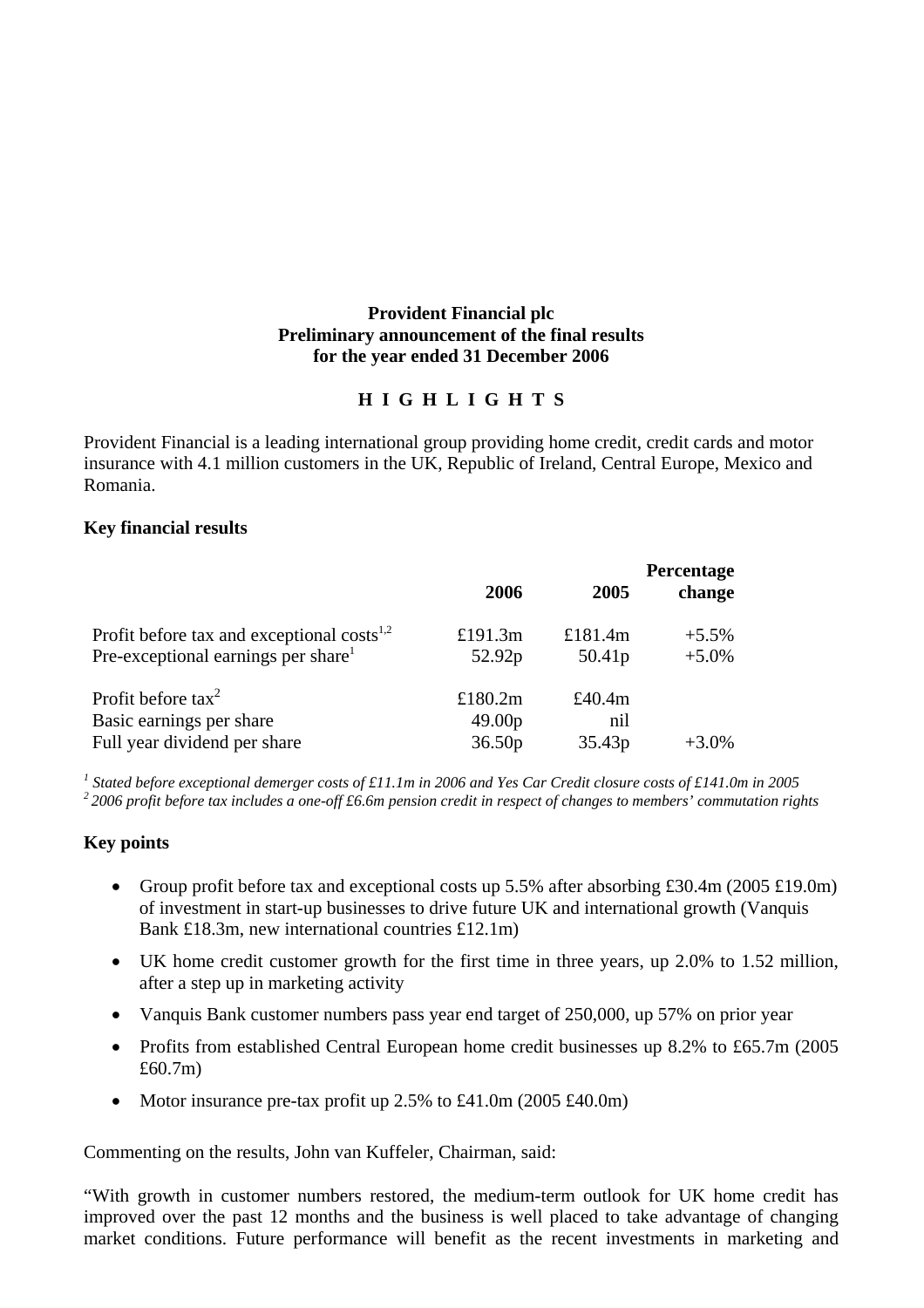technology gain momentum, although the business will have to absorb the financial impact of the Competition Commission remedies. Vanquis Bank, which made a substantial start-up loss in 2006, is expected to trade at around breakeven for 2007 as a whole.

Having laid sound foundations in Central Europe during 2006, we expect to see continued progress in the coming year. The opportunity within the international business for growth in both existing and new markets remains excellent.

2006 has been a year of significant progress for the group. The investment in new businesses will benefit the future growth of both the UK and international businesses. This leaves the group well placed to effect the demerger of the international business following the sale of Provident Insurance which the board expects to be completed during the second quarter of 2007."

John van Kuffeler Chairman 7 March 2007

| <b>Enquiries:</b>                       | Today         | <b>Thereafter</b> |
|-----------------------------------------|---------------|-------------------|
| Media                                   |               |                   |
| David Stevenson, Provident Financial    | 020 7404 5959 | 01274 731111      |
| Kevin Byram, Brunswick                  | 020 7404 5959 | 020 7404 5959     |
| Nigel Prideaux, Brunswick               | 020 7404 5959 | 020 7404 5959     |
|                                         |               |                   |
| <b>Investor Relations</b>               |               |                   |
| <b>Steve Jones, Provident Financial</b> | 020 7404 5959 | 01274 731111      |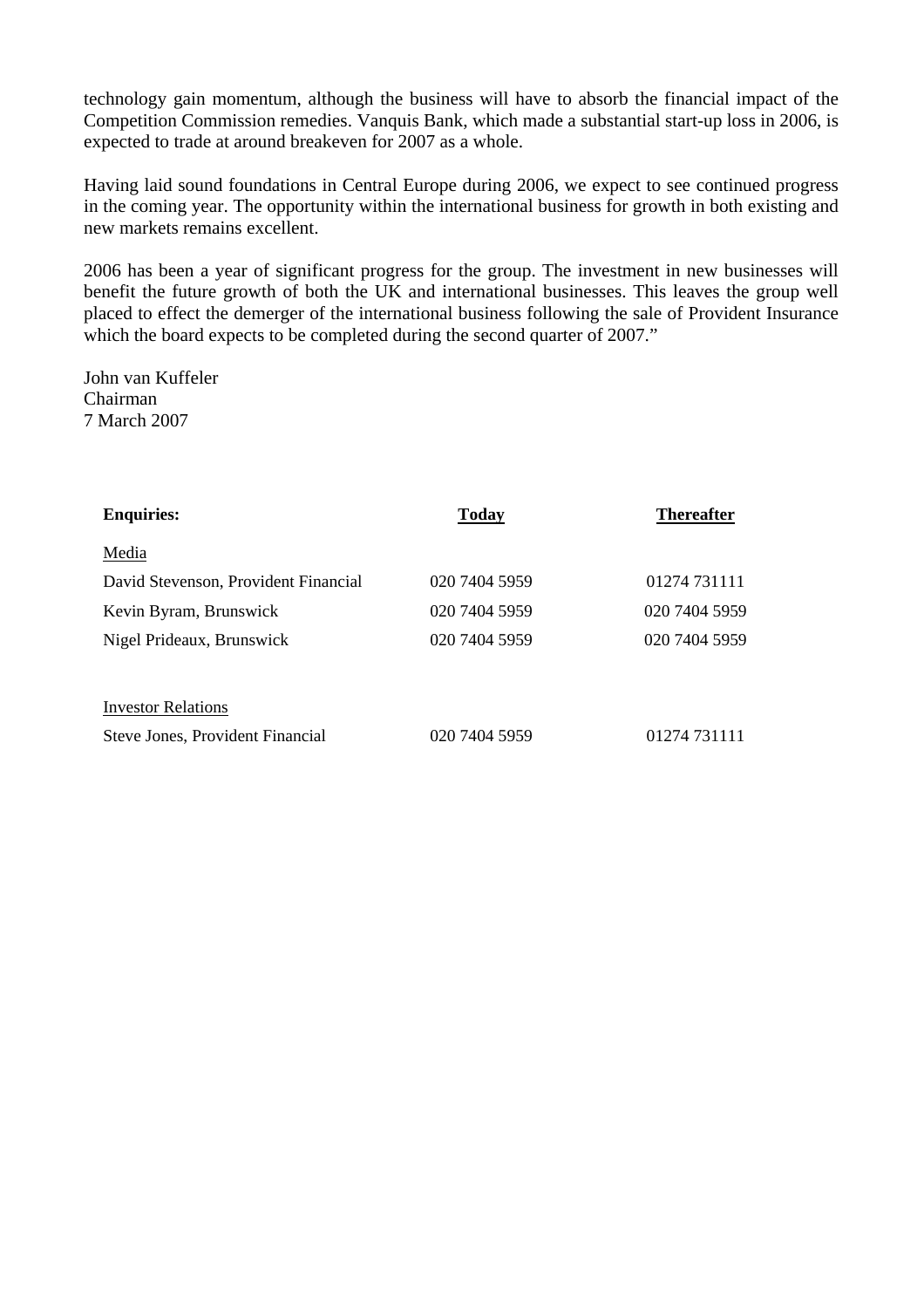## **Chairman's statement**

## **Overview**

2006 has been a year of significant progress for the group. The investment in new businesses will benefit the future growth of both the UK and international businesses, and leaves the group well placed to complete the forthcoming demerger of the international business.

## **UK operations**

In 2006, UK home credit has restored customer growth, enhanced credit management, invested in technology to drive future efficiency and effectiveness, seen a conclusion to the long running Competition Commission inquiry and, overall, generated improved medium term prospects.

The UK home credit business grew customer numbers for the first time in three years, assisted by increased investment in marketing which has opened up new sales channels and stimulated customer growth. 2006 saw continuing pressure on the disposable incomes of UK home credit customers. Impairment charges rose at a faster rate than revenue, although in comparison with other UK lenders, were kept well in check by enhanced credit management and arrears processes.

Efficiency is a key priority for UK home credit and the integration of the Greenwood Personal Credit and Provident Personal Credit field management and administration was completed early in the year. In addition, the investment in hand-held computers for agents which is expected to be rolled out from 2007, will allow the company to operate more efficiently in future years and also increase the effectiveness of the agency force. Overall, UK home credit profits for 2006 of £127.5 million (2005 £130.0 million) were lower than 2005 because of increased marketing expenditure and impairment charges.

Vanquis Bank's focus on developing more rigorous underwriting criteria together with increasing the resources dedicated to collections proved to be the right priorities in 2006, a year of difficult market conditions which saw impairment charges rise across the industry. Customer numbers continue to grow and exceeded 250,000 by the end of the year, assisted by internet recruitment which has supplemented the primary direct mail sales channel. Vanquis Bank re-priced its assets towards the end of 2006 and, in line with corporate objectives, the business is expected to trade around breakeven for 2007 as a whole.

The motor insurance business once again delivered excellent results, with increased profits benefiting from releases of prior years' claims reserves. Yesinsurance.co.uk, the internet-based distribution channel launched during 2006, is trading well.

Discussions with potential acquirers of the motor insurance business are proceeding satisfactorily. A further announcement will be made in due course.

The collect-out of the Yes Car Credit receivables book continues to progress well and the balance stood at £108.6 million at the year end (2005 £235.3 million). The board is reviewing whether the group should continue to collect-out the book itself or realise value through sale to a third party.

#### **International**

During 2006, the international business grew profits from its established Central European operations to £65.7 million (2005 £60.7 million) and substantially improved credit quality. It also stepped up investment in its new businesses in Mexico and Romania resulting in start-up losses of £12.1 million (2005 £3.1 million).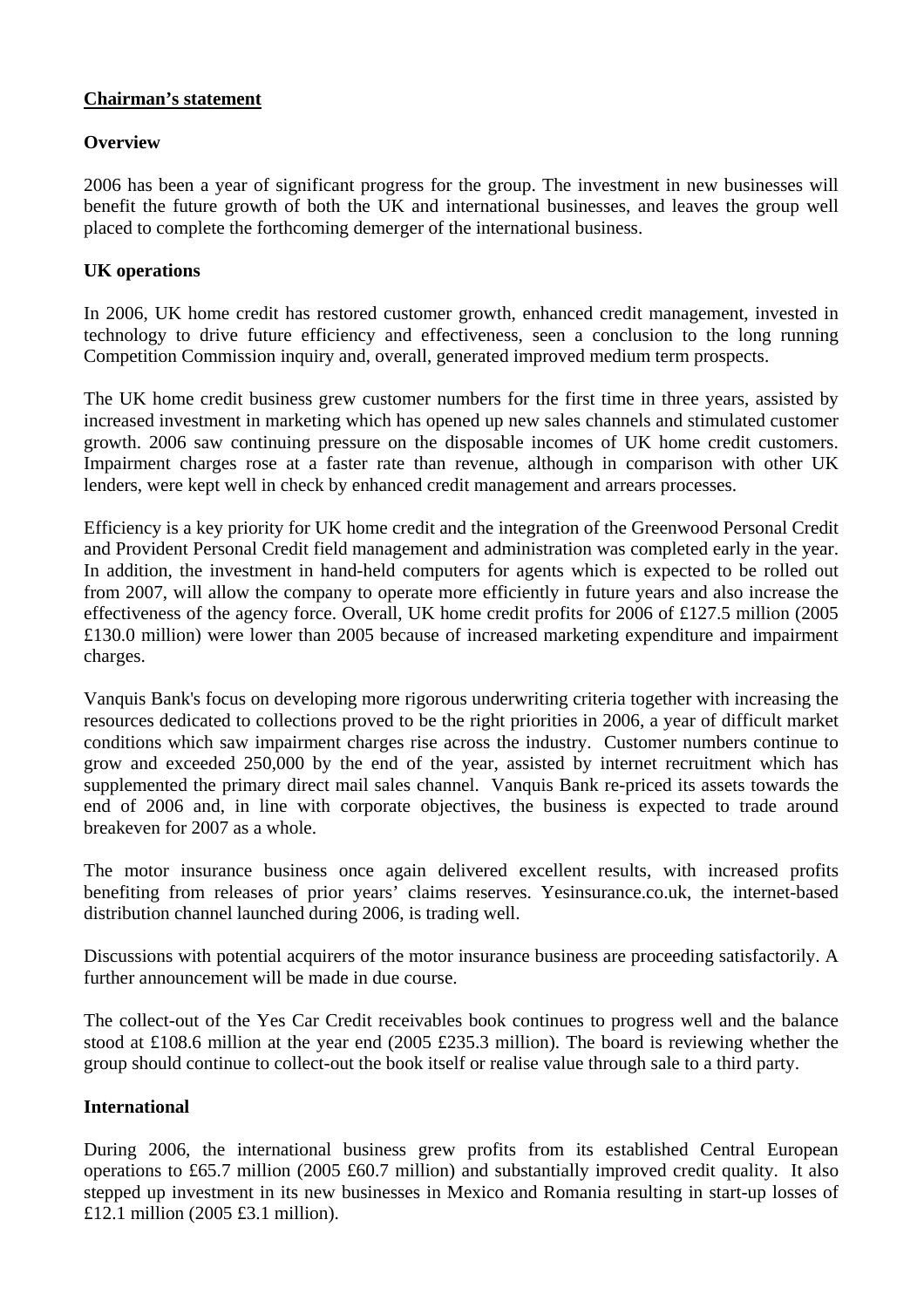The international business finished the year strongly after restoring the quality of the receivables book in Poland and overcoming the temporary suspension of new lending in Hungary.

Over the past two years, the Polish operation has had to contend with rolling out a new product to comply with the interest rate cap legislation introduced in February 2006 and also respond to the adverse trends in collections and impairment that emerged during 2005. Management have successfully met both challenges. Since the late summer of 2006, the improvement in the quality of lending and the receivables book has generated a significantly reduced level of impairment charges. From this foundation, the business is investing in marketing and its field operations to restore profitable growth.

In Hungary, the changes to administrative procedures and the status of agents required by the PSZAF, the Hungarian financial supervisory authority, were completed and on 6 December 2006 lending recommenced after a suspension period of seven weeks. The business recovered well and very high levels of credit were issued through the remainder of December.

The Czech Republic and Slovakia performed well and the Romanian pilot continues to perform in line with plan.

In Mexico, customer numbers stood at just over 250,000 at the end of December, nearly double the figure a year earlier. The current priority is building the experience of the existing local management and field operations before resuming geographic expansion through further branch openings.

## **Financial results and dividend**

Profit before tax for the year before exceptional costs increased by £9.9 million to £191.3 million (2005 £181.4 million). The profit for the year benefited from a one-off £6.6 million pension credit in respect of changes to members' commutation rights.

The group has incurred £11.1 million of exceptional costs in the period up to 31 December 2006 in preparation for the demerger of the international businesses, comprising legal, accounting, advisory and other one-off separation costs. These costs have been reflected in the consolidated income statement.

Profit before tax after exceptional costs for the year was £180.2 million (2005 £40.4 million). Earnings per share were 49.00 pence for the year (2005 nil), and adjusted earnings per share, before exceptional costs, were up 5.0% to 52.92 pence (2005 50.41 pence).

The board is recommending a final dividend of 22.02 pence (2005 21.37 pence) making a total dividend for the year of 36.50 pence (2005 35.43 pence), an increase of 3%. Subject to the approval of shareholders at the company's annual general meeting on 16 May 2007, the final dividend will be paid on 25 May 2007 to shareholders on the register at 6 April 2007.

#### **Balance sheet and capital**

Net assets increased by £36.6 million during 2006 to finish the year at £354.0 million (2005 £317.4 million).

Amounts receivable from customers fell by £41.2 million to £1,232.7 million as the collect-out of the Yes Car Credit book continued to progress well. Excluding Yes Car Credit, receivables increased by £85.5 million to £1,124.1 million (2005 £1,038.6 million), primarily reflecting growth in UK home credit and Vanquis Bank.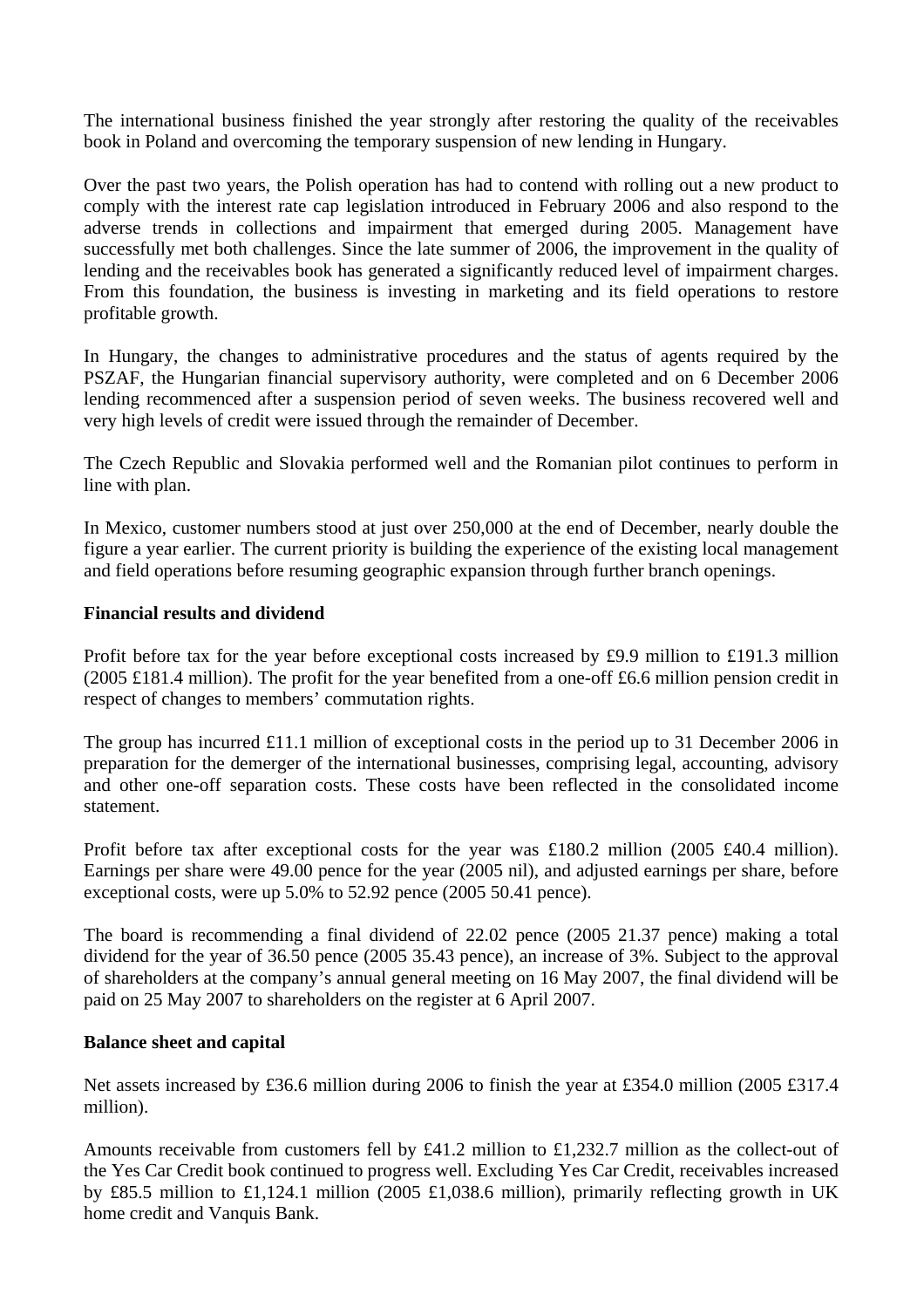Borrowings increased to £1,021.0 million (2005 £982.9 million) following the funding of the group's pension deficit earlier in the year. At the year end, the group had a small pension asset of £8.9 million compared to a £105.6 million deficit in 2005. Year end gearing, expressed as the ratio of borrowings to shareholders' equity, was 2.9 times (2005 3.1 times).

The group's year end capital adequacy ratio was 23.0% (2005 21.2%), fully compliant with the requirement set by the Financial Services Authority.

## **Regulatory developments**

In November 2006, the Competition Commission delivered the final report of its inquiry into home credit in the UK. This report sets out a number of remedies designed to increase competition in the home credit industry. The group is working constructively with the Competition Commission to implement the remedies to the agreed timetable.

The report confirms that customer satisfaction is high and that home credit is well-suited to its customers' needs and represents an important part of the consumer credit mix in the UK. After two years of intense investigation, it is satisfying to have won this independent endorsement of the strengths and benefits of the home credit product. The report also rejected the introduction of an interest rate cap, an option which is widely recognised to be damaging to consumers.

The package of remedies put forward by the Competition Commission centre on the sharing of customer data with credit reference agencies and also include enhanced rebates to customers who settle their loans early. The cost of implementing the required changes is estimated at around £5 million in 2007 as the remedies are progressively implemented, and up to £10 million per annum thereafter.

In the international business, the Polish operation has responded to the interest rate cap imposed by the Polish government from February 2006 by redesigning its loans to make the home collection service an option which customers can choose to pay for separately.

At the request of the financial supervisory authority in Hungary, the business there has modified its administrative procedures and IT systems and has changed the status of its agents from selfemployed to employed. Lending was suspended for seven weeks up to 6 December 2006 while the changes were made. Trading has returned to normal, although annual running costs will be some £6 million higher as a result of the change in status of agents.

#### **The proposed demerger**

## **(i) Background**

The group announced on 4 July 2006 that it would work towards implementing a separate listing of the international business.

The rapid expansion of the international business since formation in 1997 has been achieved in part through the financial and operational support of UK home credit. Ten years on, the international business is a successful, self-sufficient, stand-alone entity.

With the regulatory uncertainties in the UK and Poland now resolved, the board believes it is appropriate to separate the UK and international businesses into independently listed entities. The two businesses will have distinct strategic agendas calling for different management skills and focus, as well as offering different investment propositions to shareholders. The management of the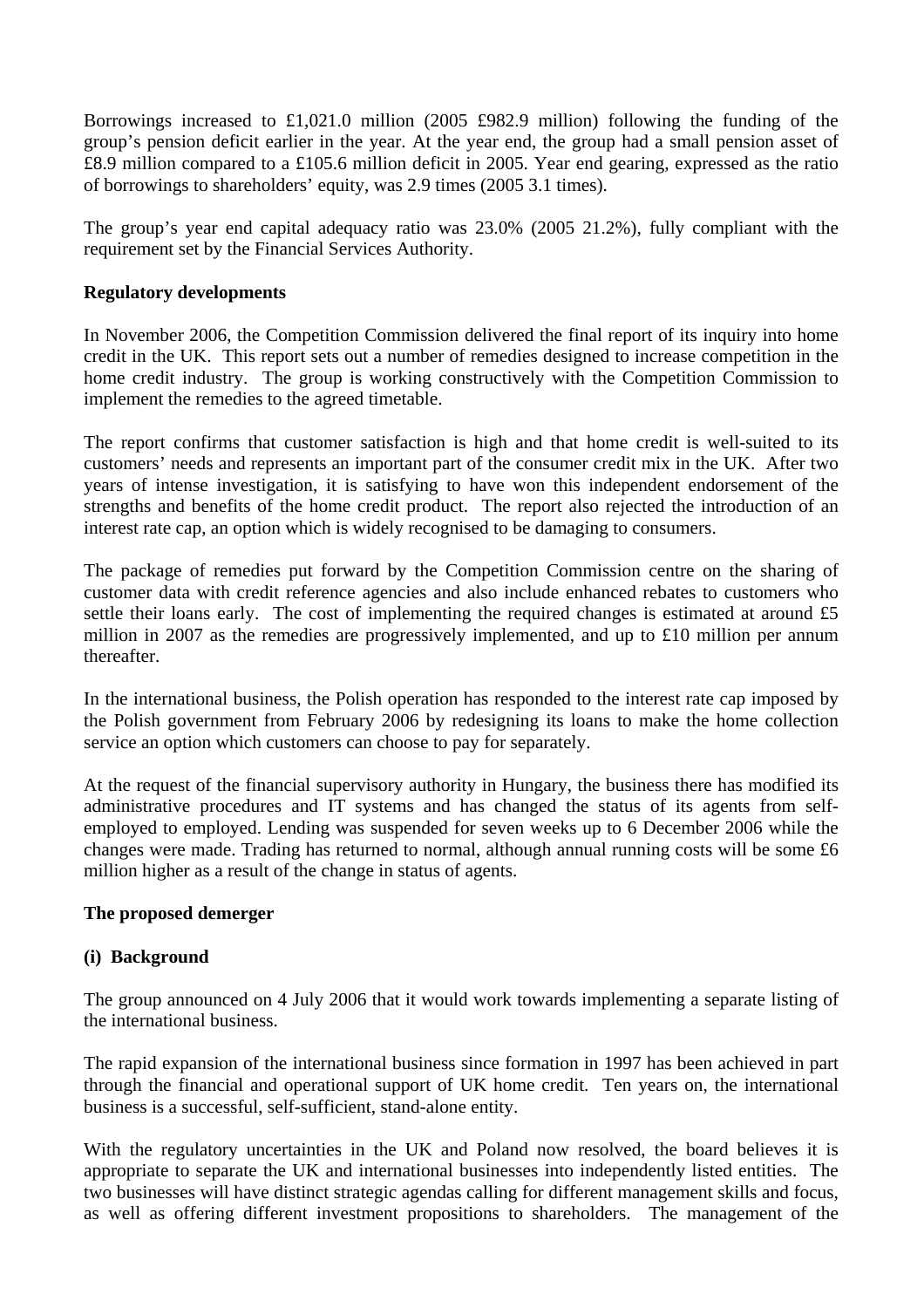international business will focus solely on the significant opportunities to capture the growth in new, existing and emerging markets. The management of the UK business will focus on developing a more broadly based business in the UK non-prime consumer credit market.

#### **(ii) Organisation and board structures**

Following the demerger, Provident Financial plc will continue to own the UK home credit business and Vanquis Bank, its UK non-prime credit card business established in 2004. As announced on 17 January, the group is progressing the sale of its non-core motor insurance business, Provident Insurance. Discussions with potential acquirers are proceeding satisfactorily and the board expects to complete the sale of the business before the demerger becomes effective.

I will continue to be Chairman of Provident Financial and the other directors will be as set out below:

| Peter Crook          | <b>Chief Executive</b>  |
|----------------------|-------------------------|
| <b>Andrew Fisher</b> | <b>Finance Director</b> |
| John Maxwell         | Non-executive director  |
| Robert Hough         | Non-executive director  |

Peter Crook joined Provident Financial in 2005 as Managing Director of UK home credit and was appointed to the board in March 2006. He joined from Barclays plc where he was UK Managing Director of Barclaycard from 2000 and the Managing Director of UK Consumer Finance from 2004.

Andrew Fisher joined Provident Financial in 2006 as Finance Director, having served as Finance Director of Premier Farnell plc from 1994. He qualified as a chartered accountant with Price Waterhouse in 1983 and became a partner in 1990.

John Maxwell joined the board of Provident Financial in 2000. He is also a non-executive director of Royal & Sun Alliance Insurance Group plc and Homeserve plc and Chairman of the Institute of Advanced Motorists. He is a director of the Royal Automobile Club Limited and a trustee of the RAF Benevolent Fund.

Robert Hough was appointed to the board of Provident Financial in February 2007. He was executive Deputy Chairman of Peel Holdings p.l.c. for 15 years until 2002 and is currently nonexecutive Deputy Chairman of Peel Holdings (Management) Limited and Chairman of Peel Airports Limited. He is also non-executive Chairman of Cheshire Building Society and a non-executive director of Alfred McAlpine plc and of Styles & Wood Group plc.

The board is seeking to make one further non-executive appointment for Provident Financial.

Following the demerger, International Personal Finance plc, a newly established public limited company, will own the international businesses of Provident Financial. The board of directors of International Personal Finance will be as set out below:

| <b>Executive Chairman</b>                         |
|---------------------------------------------------|
| <b>Chief Operating Officer</b>                    |
| <b>Finance Director</b>                           |
| Deputy Chairman and senior non-executive director |
| Non-executive director                            |
| Non-executive director                            |
|                                                   |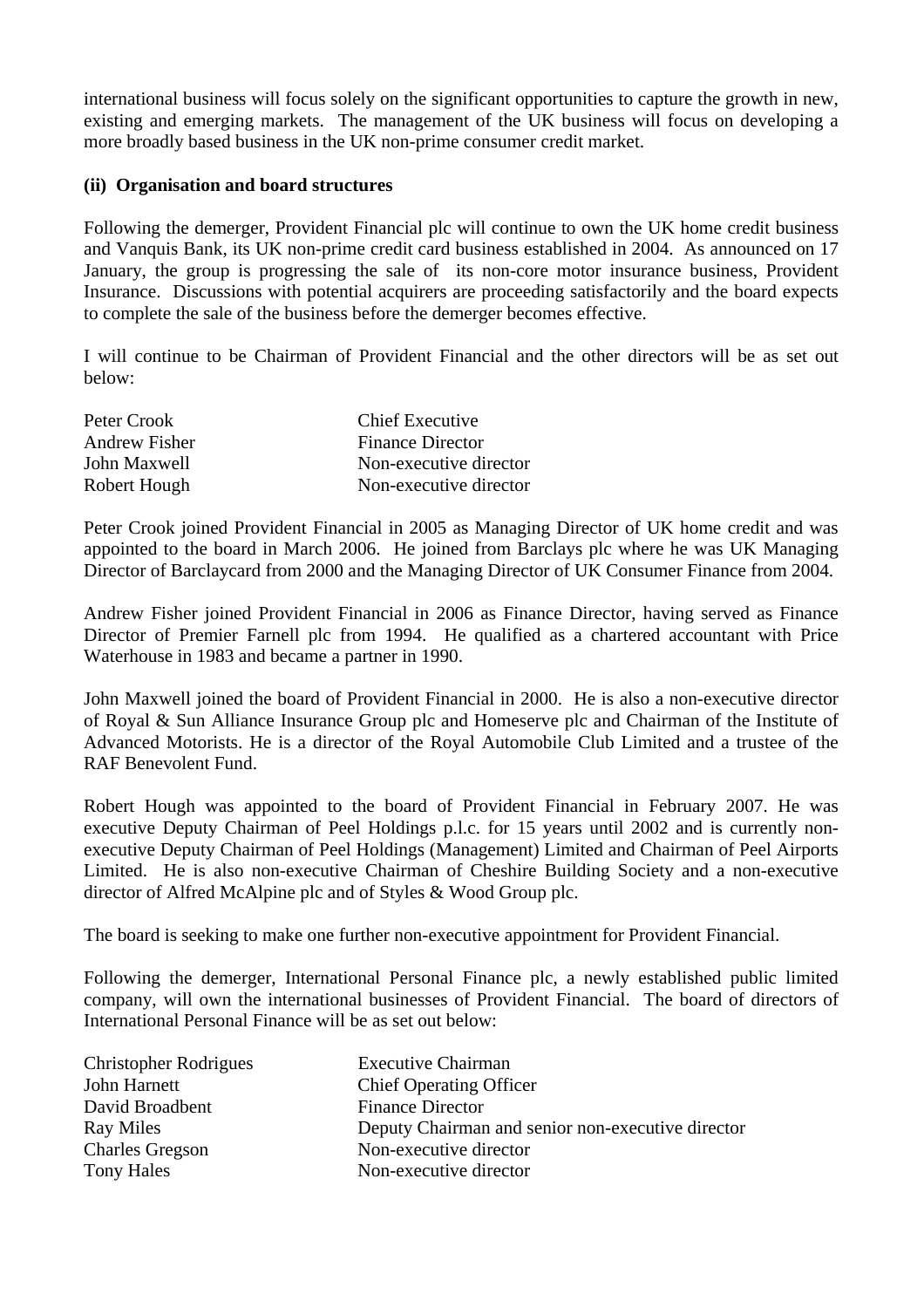Christopher Rodrigues joined the board of Provident Financial in January 2007 as joint Deputy Chairman and Chairman of the international business, having previously been the President and Chief Executive Officer of Visa International and formerly the Group Chief Executive of Bradford & Bingley plc and a non-executive director of the Financial Services Authority. He is also a nonexecutive director of Ladbrokes plc and Chairman of Visit Britain, a UK government agency.

John Harnett previously held positions as Finance Director of Allied Colloids PLC and Holliday Chemical Holdings plc before joining Provident Financial in 1999 as Finance Director and has been Managing Director of the international business since May 2006.

David Broadbent qualified as a chartered accountant with Coopers & Lybrand in 1993. He was appointed Finance Director of the international business in 2003 having previously been financial controller for four years.

Ray Miles was formerly Chief Executive of CP Ships Limited and was appointed as a non-executive director of Provident Financial in 2004. He is also a non-executive director of Southern Cross Healthcare Group plc, an advisory director of Stena AB of Sweden and Chairman of Devon Community Foundation.

Charles Gregson joined the board of Provident Financial as a non-executive director in 1995 and was appointed Deputy Chairman in 1997. He is also a director of United Business Media plc and nonexecutive chairman of ICAP plc.

Tony Hales became a non-executive director of Provident Financial in 2006. He is currently Chairman of British Waterways and Workspace PLC and has previously served as a non-executive director of Reliance Security Group plc, Aston Villa plc and HSBC Bank plc and as Chief Executive of Allied Domecq plc.

The board is seeking to make one further non-executive appointment for International Personal Finance.

## **(iii) Demerger preparations**

The demerger plans are at an advanced stage as summarised below:

- the boards' and management roles have been confirmed;
- the primary UK and European bank syndication processes have been successfully completed. Formal documentation is in the process of being completed;
- the legal process and main tax clearances to effect the demerger are in place;
- the separation of IT systems and infrastructure is substantially complete;
- the corporate support functions and governance structures for the demerged international business have been determined;
- the new headquarters for the international business based in Leeds has been established and is now occupied;
- the basis of splitting pension scheme assets has been agreed; and
- the corporate name, International Personal Finance plc, has been selected.

## **(iv) Timetable, capital structure and dividend**

Full details of the capital structure will be included in the circular and prospectus to be issued in connection with the demerger which will follow once the sale of Provident Insurance has been completed. The board expect the sale to be completed during the second quarter of 2007. A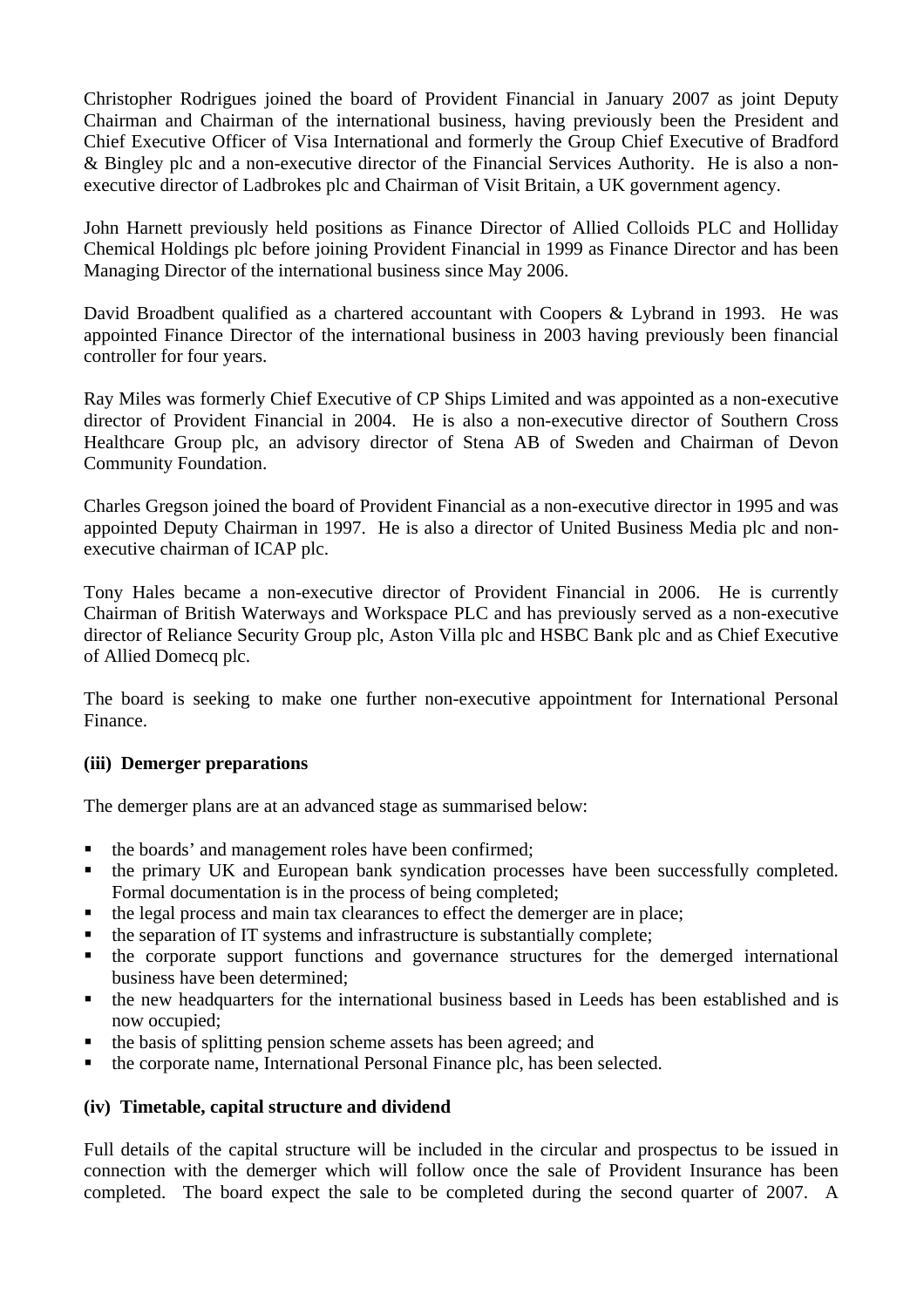proportion of the expected gain on the disposal will be retained to assist the capitalisation of International Personal Finance.

It is the board's intention that the aggregate dividends per share paid by Provident Financial and International Personal Finance in respect of 2007 will be at least equivalent to the amount paid by Provident Financial in respect of 2006.

The completion of the demerger is subject to the approval of Provident Financial shareholders. This will be sought at an extraordinary general meeting, details of which, along with other resolutions to be considered, will be set out in the circular to be posted to shareholders which will follow once the sale of Provident Insurance has been completed.

## **The board**

We announced on 14 November 2006 that Robin Ashton would be stepping down as Chief Executive at the end of December. We thank him for his dedication and hard work and he goes with our very best wishes for the future.

Since Robin's departure, the three executive directors have reported to me and this will remain in place until the demerger.

On 26 January 2007, Christopher Rodrigues joined the board as joint Deputy Chairman and Chairman of the international business. He will become the first Chairman of the separately listed international business. On 14 October 2006, Tony Hales joined the board and on 1 February 2007 Robert Hough joined the board, both as non-executive directors.

Graham Pimlott resigned as a non-executive director on 27 February 2007 and he leaves with our thanks and best wishes for the future.

#### **Outlook**

With growth in customer numbers restored, the medium-term outlook for UK home credit has improved over the past 12 months and the business is well placed to take advantage of changing market conditions. Future performance will benefit as the recent investments in marketing and technology gain momentum, although the business will have to absorb the financial impact of the Competition Commission remedies. Vanquis Bank, which made a substantial start-up loss in 2006, is expected to trade at around breakeven for 2007 as a whole.

Having laid sound foundations in Central Europe during 2006, we expect to see continued progress in the coming year. The opportunity within the international business for profitable growth in both existing and new markets remains excellent.

John van Kuffeler Chairman 7 March 2007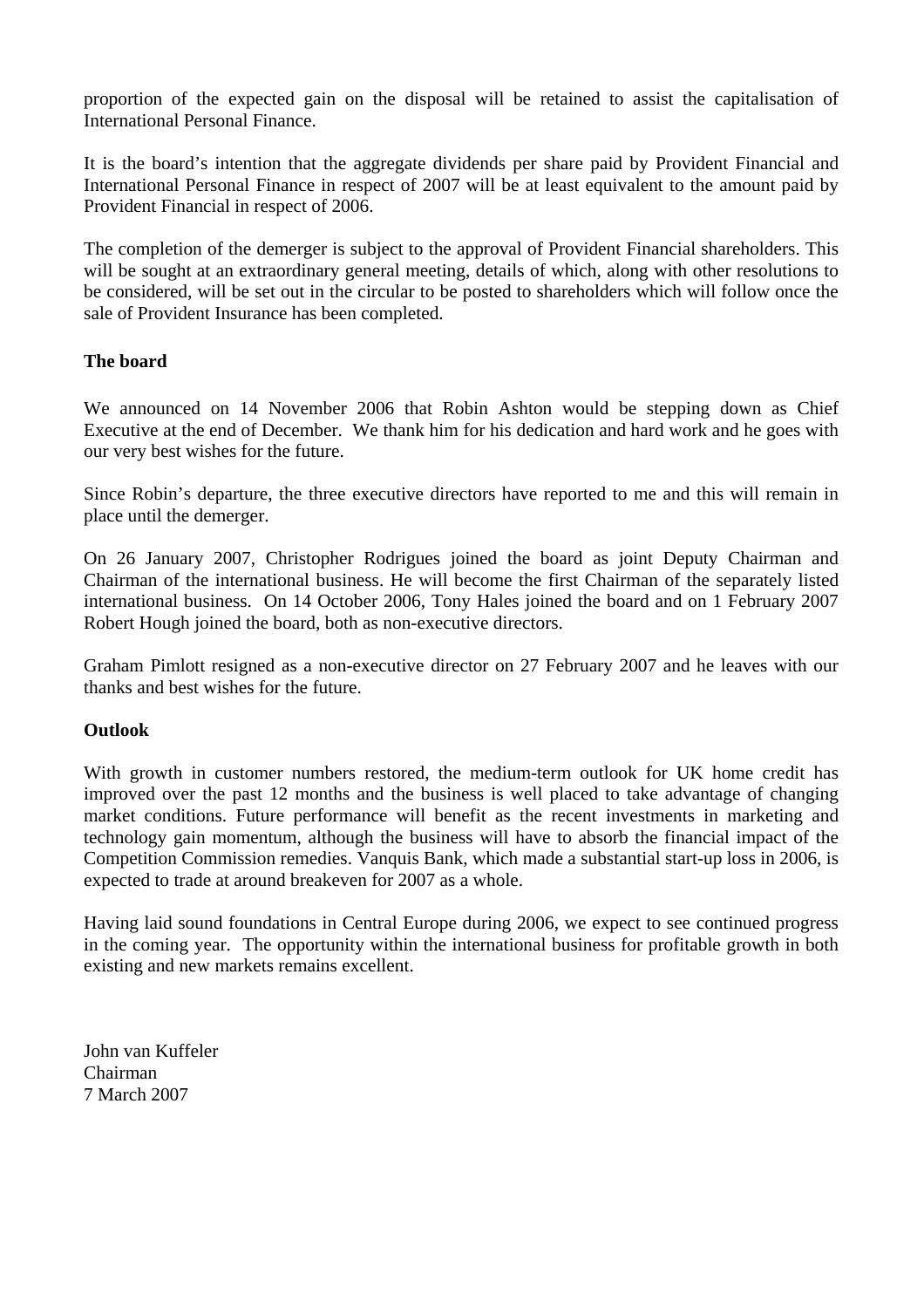## **Trading reviews**

#### **Group**

The group's profit before taxation for the year can be analysed as follows:

|                              |                                         | 2006        | 2005        | Change      |
|------------------------------|-----------------------------------------|-------------|-------------|-------------|
|                              |                                         | $\pounds$ m | $\pounds$ m | $\pounds$ m |
| UK home credit*              |                                         | 127.5       | 130.0       | (2.5)       |
| Vanquis Bank                 |                                         | (18.3)      | (15.9)      | (2.4)       |
| Motor insurance              |                                         | 41.0        | 40.0        | 1.0         |
| Yes Car Credit               |                                         | (1.5)       | (24.6)      | 23.1        |
| Total UK operations          |                                         | 148.7       | 129.5       | 19.2        |
| International                | - Established countries                 | 58.3        | 54.2        | 4.1         |
|                              | - New countries                         | (12.1)      | (3.1)       | (9.0)       |
| Total international          |                                         | 46.2        | 51.1        | (4.9)       |
| Central                      | - Costs                                 | (6.0)       | (8.3)       | 2.3         |
|                              | - Interest receivable*                  | 2.4         | 9.1         | (6.7)       |
| Total central                |                                         | (3.6)       | 0.8         | (4.4)       |
|                              | Profit before tax and exceptional costs | 191.3       | 181.4       | 9.9         |
| Demerger costs               |                                         | (11.1)      |             | (11.1)      |
| Yes Car Credit closure costs |                                         |             | (141.0)     | 141.0       |
|                              | Total group profit before taxation      | 180.2       | 40.4        | 139.8       |

*\* The allocation of the group's interest charge to UK home credit has been changed during 2006 to reflect revised borrowings based on an average ratio of borrowings to UK home credit receivables of 80%. The impact of this in 2006 is to reduce profit in UK home credit by £12.0 million and reduce the interest cost held centrally by £12.0 million. 2005 results have been restated onto a comparable basis resulting in a reduction in UK home credit profit in 2005 of £16.3 million and a reduction in the interest cost held centrally of £16.3 million. These changes have had no impact on reported group profits in either 2006 or 2005.*

## **UK operations**

#### **UK home credit**

|                              | 2006        | 2005        | Change |
|------------------------------|-------------|-------------|--------|
|                              | $\pounds$ m | $\pounds$ m | $\%$   |
| Customer numbers ('000)      | 1,518       | 1,488       | 2.0    |
| Credit issued                | 940.8       | 926.5       | 1.5    |
| Average customer receivables | 601.3       | 559.0       | 7.6    |
| Revenue                      | 576.7       | 578.9       | (0.4)  |
| Impairment                   | (178.8)     | (171.8)     | (4.1)  |
| Revenue less impairment      | 397.9       | 407.1       | (2.3)  |
| Impairment % revenue         | 31.0%       | 29.7%       |        |
| Costs                        | (240.0)     | (247.6)     | 3.1    |
| Interest                     | (30.4)      | (29.5)      | (3.1)  |
| Profit before tax            | 127.5       | 130.0       | (1.9)  |

In the UK, customer numbers increased by 2.0% to 1.52 million; the first increase for three years. This was an encouraging result in a competitive market, particularly given the tighter credit controls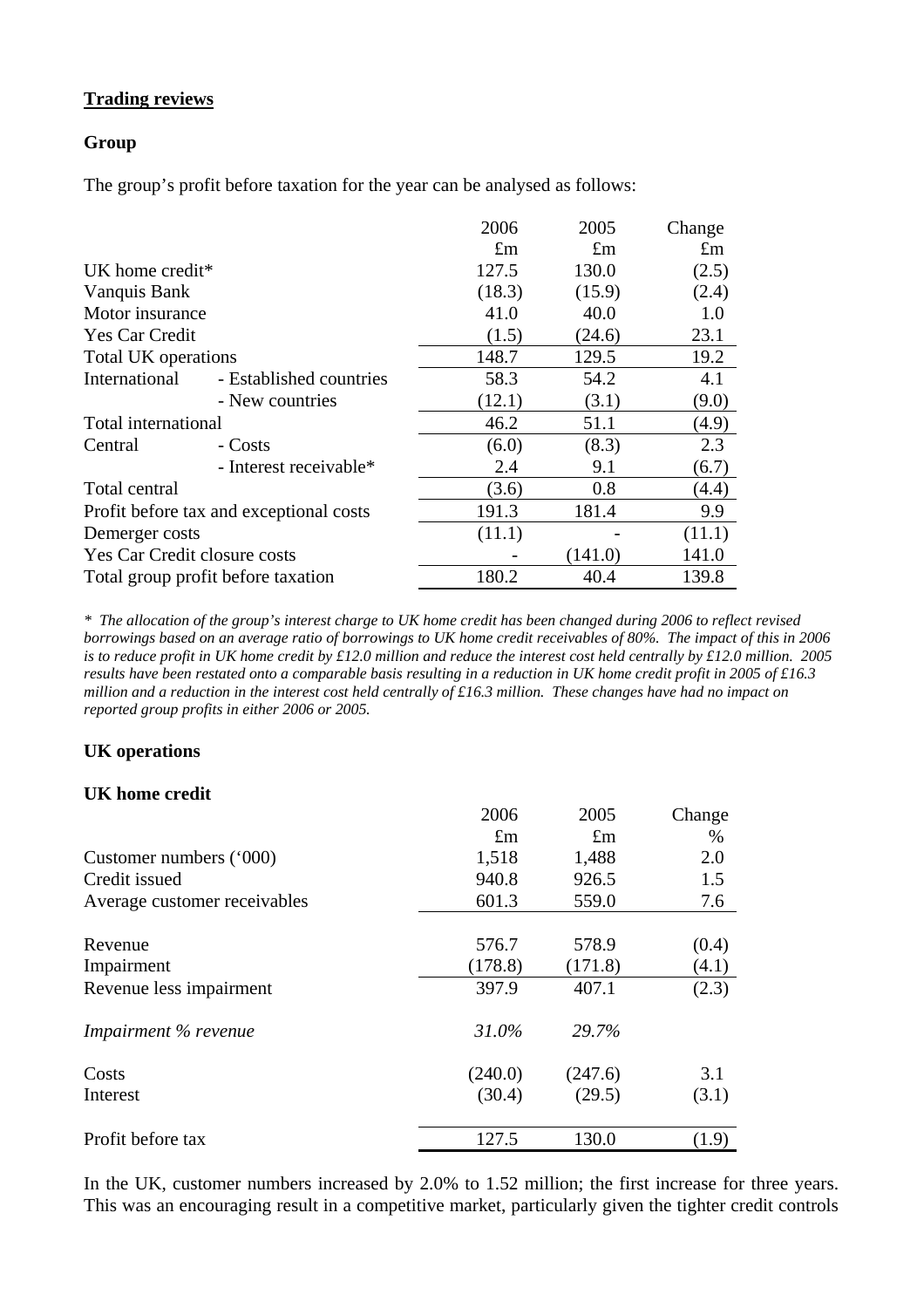being applied to the acceptance of new customers. It reflects the success of increased marketing expenditure in new sales channels including direct mail, direct response advertising, the internet and affinity relationships with retailers.

Credit issued grew a little more slowly, up 1.5% on 2005 to £940.8 million (2005 £926.5 million). However, this was achieved against 2005 volumes which benefited from the increased issue of larger loans repayable over 18 months to two years. Reported revenue declined by 0.4%, but after adjusting for the  $53<sup>rd</sup>$  week included in the 2005 financial year, grew by 1.8% on a like-for-like basis. Revenue growth was lower than the growth in average receivables of 7.6% because of the increased issue during 2005 of larger loans which are repayable over a longer period and so carry a lower effective interest rate.

As a result of pressure on customers' disposable incomes, impairment rose to 31.0% of revenue up from 29.7% in 2005. Statistical credit management techniques and arrears management processes have been enhanced in order to balance growth and credit quality as the business pursues profitable customer growth in a tough environment. It is estimated that since May the enhanced credit management processes have declined over 50,000 customer applications which would otherwise have been accepted.

Despite additional marketing expenditure of approximately £4.0 million, operating costs reduced by 3.1% to £240.0 million (2005 £247.6 million) including the benefit from a one-off £5.5 million pension credit in respect of changes to members' commutation rights together with tighter cost controls. Improving cost efficiency remains a priority and the integration of the Greenwood Personal Credit field management and administration into Provident Personal Credit was completed in the first half of the year. In addition, the 'Insight' programme to develop hand-held personal computers for agents and field staff is expected to begin roll-out during 2007. As well as increasing efficiency through the replacement of paper-driven processes, the technology will also increase agent effectiveness through, for example, more flexible agent working and on-line credit checks.

Overall, profits reduced by 1.9% to £127.5 million (2005 £130.0 million) mainly as a consequence of investment in new sales channels and higher impairment charges.

#### **Vanquis Bank**

|                              | 2006        | 2005        | Change |
|------------------------------|-------------|-------------|--------|
|                              | $\pounds$ m | $\pounds$ m | %      |
| Customer numbers ('000)      | 251         | 160         | 57     |
| Average customer receivables | 77.3        | 42.5        | 82     |
| Revenue                      | 34.2        | 17.8        | 92     |
| Impairment                   | (19.4)      | (12.4)      | (57)   |
| Revenue less impairment      | 14.8        | 5.4         | 174    |
| Impairment % revenue         | 56.7%       | 69.7%       |        |
| Costs                        | (30.0)      | (20.0)      | (50)   |
| Interest                     | (3.1)       | (1.3)       | (139)  |
| Loss before tax              | (18.3)      | (15.9)      | (15)   |

2006 was Vanquis Bank's second full year of operation. Customer numbers ended the year at 251,000, an increase of 57% over the previous year. During the year, the internet has been developed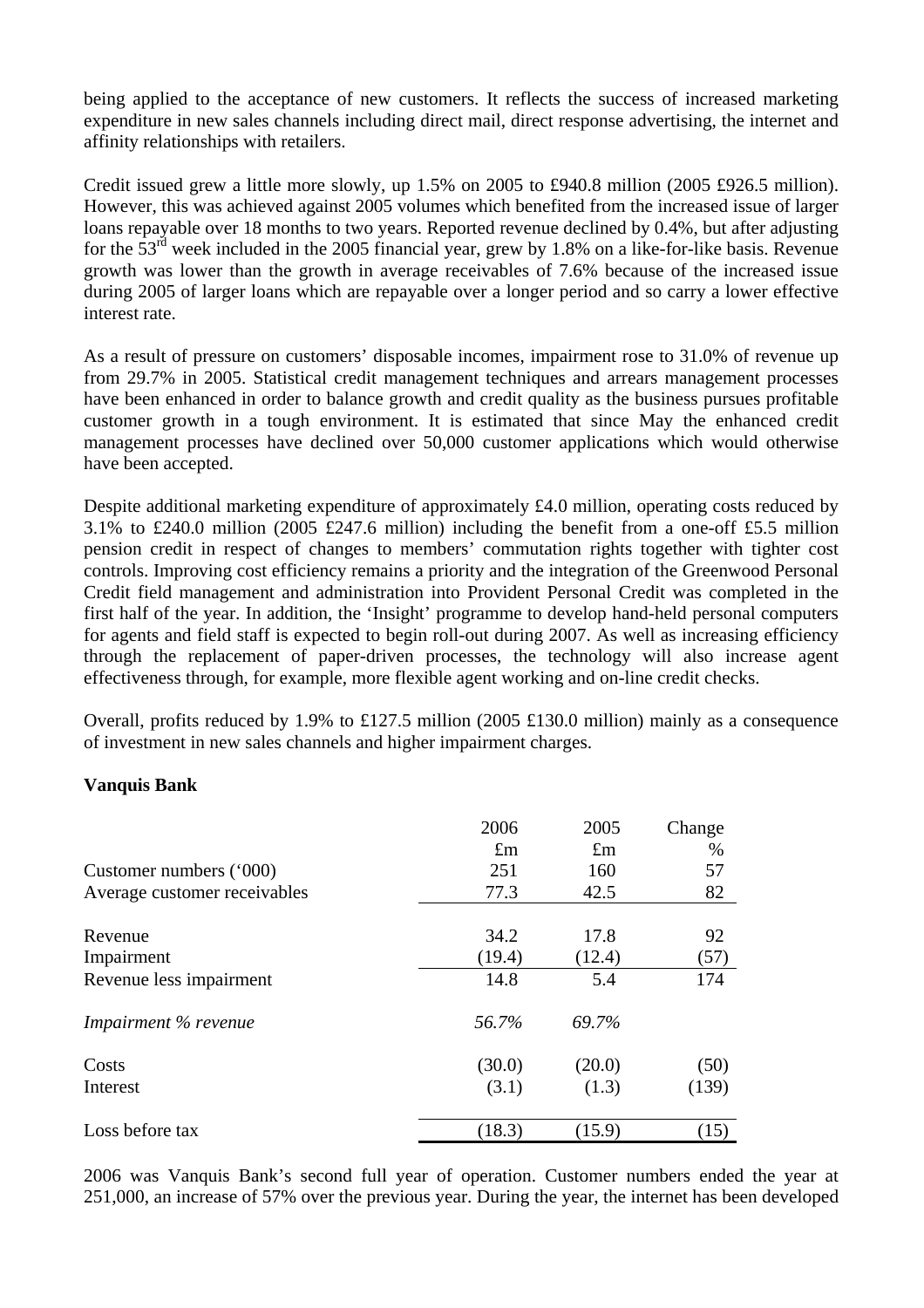as a sales channel and customer recruitment from this source is now a valuable supplement to the primary direct mail channel.

Average receivables grew by 82% to £77.3 million (2005 £42.5 million), and revenue by 92% to £34.2 million (2005 £17.8 million). These growth rates exceed customer number growth because of the strategy to increase customers' credit limits as they develop a satisfactory payment history.

Impairment as a percentage of revenue has reduced from 69.7% in 2005 to 56.7%. The improvement has arisen from the focus on the development and application of more rigorous underwriting criteria, increased resources dedicated to collections and increased pricing on new business written during 2006.

Costs, which comprise customer acquisition costs and operating costs, increased by 50% to £30.0 million (2005 £20.0 million). This is significantly less than the increase in revenue and as volumes continue to grow, the business will continue to benefit from leveraging its established operational cost base.

Towards the end of 2006, Vanquis Bank re-priced its assets and all new business now reflects a typical APR of 39.9%. At the same time, a number of larger banks have stepped back from the nonprime market because of concerns over pricing and the need to focus on their more significant prime portfolios. This provides Vanquis Bank with an enhanced opportunity to develop its position in the UK non-prime credit card segment.

The loss before tax in 2006 increased to £18.3 million (2005 £15.9 million). Volume growth and the re-pricing of assets referred to above leaves the business well placed to trade at around breakeven for 2007 as a whole.

#### **Motor insurance**

| Policyholders ('000)                     | 2006<br>$\pounds$ m<br>490 | 2005<br>$\pounds$ m<br>473 | Change<br>$\%$<br>3.6 |
|------------------------------------------|----------------------------|----------------------------|-----------------------|
| Revenue <sup>^</sup>                     | 158.0                      | 154.7                      | 2.1                   |
| Costs                                    | (131.8)                    | (134.4)                    | 1.9                   |
| Underwriting profit                      | 26.2                       | 20.3                       | 29.1                  |
| Combined ratio                           | 83%                        | 87%                        |                       |
| Investment income                        | 18.1                       | 21.6                       | (16.2)                |
| Profit before tax and yesinsurance.co.uk | 44.3                       | 41.9                       | 5.7                   |
| yesinsurance.co.uk                       | (3.3)                      | (1.9)                      | (73.7)                |
| Profit before tax                        | 41.0                       | 40.0                       | 2.5                   |
| Average investment fund                  | 370                        | 427                        | (13.3)                |
| Investment yield                         | 4.9%                       | 5.0%                       |                       |

*^ Excludes £2.9 million of revenue in respect of yesinsurance.co.uk (2005 £nil).* 

The motor insurance business delivered an excellent performance in a highly competitive UK motor insurance market. Average premiums on non-comprehensive rates increased by 2.6% during the year, whilst comprehensive rates remained flat. The business continued its policy of pricing for an adequate return on equity, and increased its base premiums whilst making selective changes to improve competitiveness on certain, more profitable, parts of the business. During the latter part of 2006 market prices began to improve and this has continued into the new year.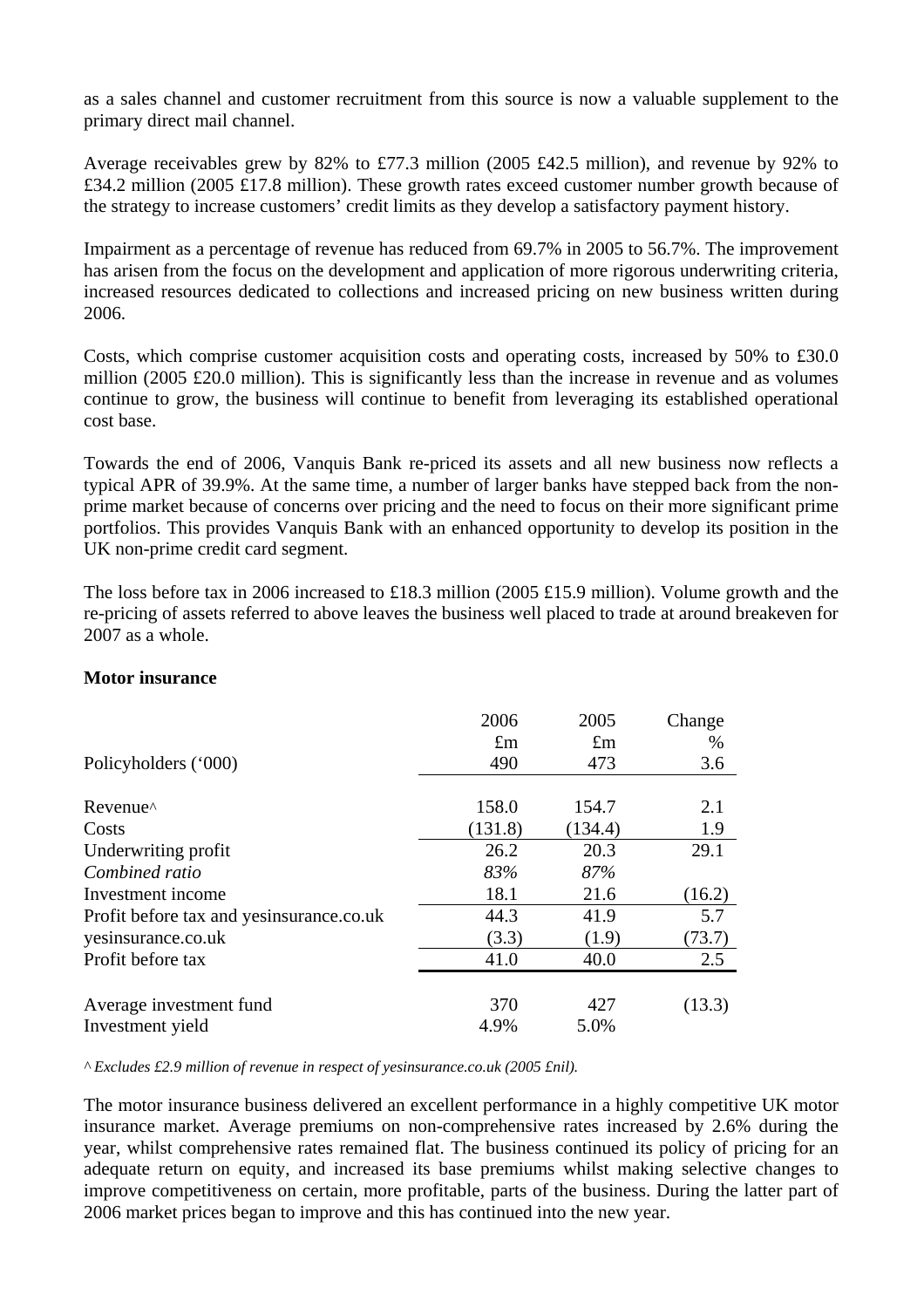Policyholders increased during the year, up by 3.6% to 490,000 (2005 473,000) benefiting from new product and pricing initiatives and development of the new internet-based distribution channel, yesinsurance.co.uk. Revenue increased by 2.1% to £158.0 million (2005 £154.7 million).

Previous years' claims provisions have continued to develop favourably and have benefited underwriting profit by £42.7 million (2005 £24.9 million).

The average investment fund fell by 13.3% to £370 million (2005 £427 million) and yielded income of £18.1 million (2005 £21.6 million) at an average investment yield of 4.9% (2005 5.0%).

Yesinsurance.co.uk is making encouraging progress at this early stage. The business sold 75,000 policies, 33,000 of which were underwritten by our motor insurance business. The start-up losses during the year were £3.3 million (2005 £1.9 million), in line with our expectations.

Overall, profit for the year from the motor insurance business, including yesinsurance.co.uk, was £41.0 million, a 2.5% increase on last year (2005 £40.0 million).

## **Yes Car Credit**

Collections progressed well at Yes Car Credit with total cash collected of £147.8 million during the year. Receivables now stand at £108.6 million, down from £235.3 million at the end of 2005. The business made a small loss for the year of £1.5 million (2005 loss of £24.6 million).

#### **International**

*Percentage and monetary changes for credit issued, average net customer receivables, revenue, impairment and costs are calculated after restating prior year figures at the current year average exchange rate in order to present a like-for-like comparison. Percentage changes for profit are based on reported figures.* 

|                                              |                            | 2006        | 2005        | Change      |
|----------------------------------------------|----------------------------|-------------|-------------|-------------|
|                                              |                            | $\pounds$ m | $\pounds$ m | $\pounds$ m |
| <b>Central Europe</b>                        | - Home credit <sup>+</sup> | 68.8        | 61.4        | 7.4         |
|                                              | - New products             | (3.1)       | (0.7)       | (2.4)       |
| <b>Total Central Europe</b>                  |                            | 65.7        | 60.7        | 5.0         |
| Central UK divisional overheads <sup>+</sup> |                            | (7.4)       | (6.5)       | (0.9)       |
| Total established countries                  |                            | 58.3        | 54.2        | 4.1         |
| Investment in new countries:                 |                            |             |             |             |
| Mexico <sup>+</sup>                          |                            | (9.7)       | (3.1)       | (6.6)       |
| Romania                                      |                            | (2.4)       |             | (2.4)       |
| Total new countries                          |                            | (12.1)      | (3.1)       | (9.0)       |
| Total international profit before tax        |                            | 46.2        | 51.1        | (4.9)       |

+  *The allocation of central UK divisional overheads has changed during 2006 to reflect more accurately the costs attributable to Central Europe, Mexico and Romania. The impact of this in 2006 is to reduce profit in Central Europe by £3.9 million, increase the loss in Mexico by £0.5 million and reduce central UK divisional overheads by £4.4 million. The results shown above for 2005 have been restated to reflect the results as though a similar basis of cost allocation had been adopted. Accordingly, the 2005 profit in Central Europe has been reduced by £3.5 million, the 2005 loss in Mexico has been increased by £0.2 million and the central UK divisional overheads in 2005 have been reduced by £3.7 million. These changes have no impact on reported group or international profits.*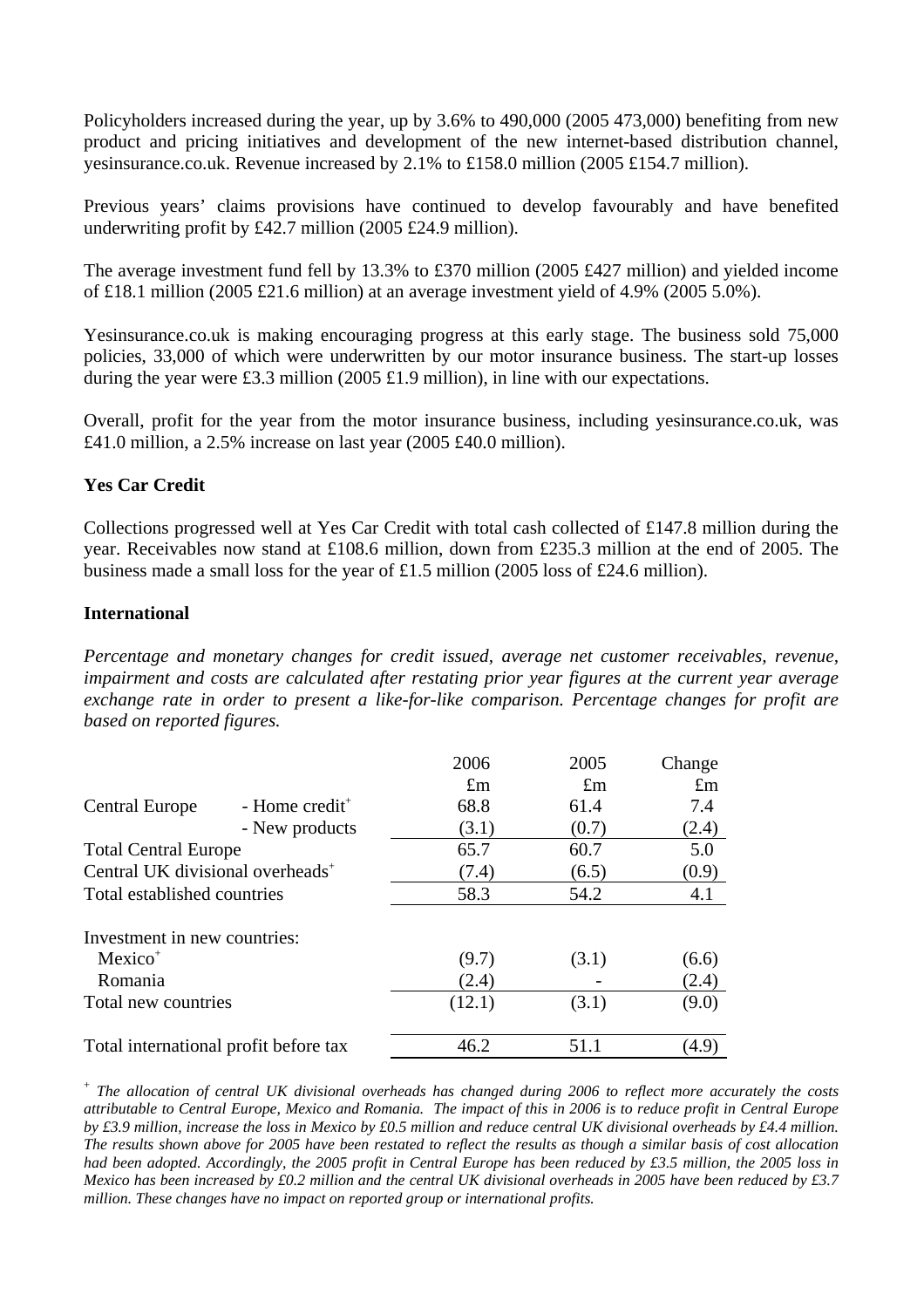The key aims for Central Europe in 2006 were to successfully introduce a rate cap compliant product into Poland and to drive down impairment as a percentage of revenue through the deployment of improved credit management and collections processes. These targets were met and although, as planned, customer numbers and credit issued reduced, sound foundations were laid for future profitability.

The core Central European operation increased profit by £5.0 million to £65.7 million (2005 £60.7 million). This increase is after absorbing a £3.1 million (2005 £0.7 million) cost of testing new monthly home-collected and remotely collected loan products in Poland and the Czech Republic, and after a £3.7 million reduction in profit from changes to administrative procedures and the status of agents required by the Hungarian regulator which resulted in a suspension of lending for a sevenweek period.

It is very encouraging that the Central European operation finished the year strongly after restoring the quality of the Polish receivables book in the late summer and overcoming the temporary suspension of lending in Hungary.

2006 also saw the international business step up its expansion programme through developing the Mexican market, launching a pilot operation in Romania in early 2006 and researching the potential opportunities for new country openings in 2007 and beyond. Investment in start-up losses in new countries cost £12.1 million, an increase of £9.0 million on 2005, which comprised losses in Mexico of £9.7 million (2005 £3.1 million) and Romania of £2.4 million (2005 £nil).

Central divisional overheads increased by £0.9 million to £7.4 million during the year as the business continues to gear itself up for the demerger and expansion into new territories.

|                              |             |             | 2005        |        |
|------------------------------|-------------|-------------|-------------|--------|
|                              | 2006        | 2005        | $CER*$      | Change |
|                              | $\pounds$ m | $\pounds$ m | $\pounds$ m | $\%$   |
| Customer numbers ('000)      | 1,523       | 1,646       | 1,646       | (7.5)  |
| Credit issued                | 474.9       | 522.3       | 529.3       | (10.3) |
| Average customer receivables | 292.9       | 275.9       | 280.9       | 4.3    |
|                              |             |             |             |        |
| Revenue                      | 338.6       | 347.9       | 353.0       | (4.1)  |
| Impairment                   | (90.6)      | (128.8)     | (131.4)     | 31.1   |
| Revenue less impairment      | 248.0       | 219.1       | 221.6       | 11.9   |
| Impairment % revenue         | 26.8%       | 37.0%       | 37.2%       |        |
| Costs                        | (164.1)     | (140.1)     | (141.7)     | (15.8) |
| Interest                     | (18.2)      | (18.3)      | (18.4)      | 1.1    |
| Profit before tax            | 65.7        | 60.7        | 61.5        | 8.2    |

## **Central Europe**

\* restated at constant exchange rates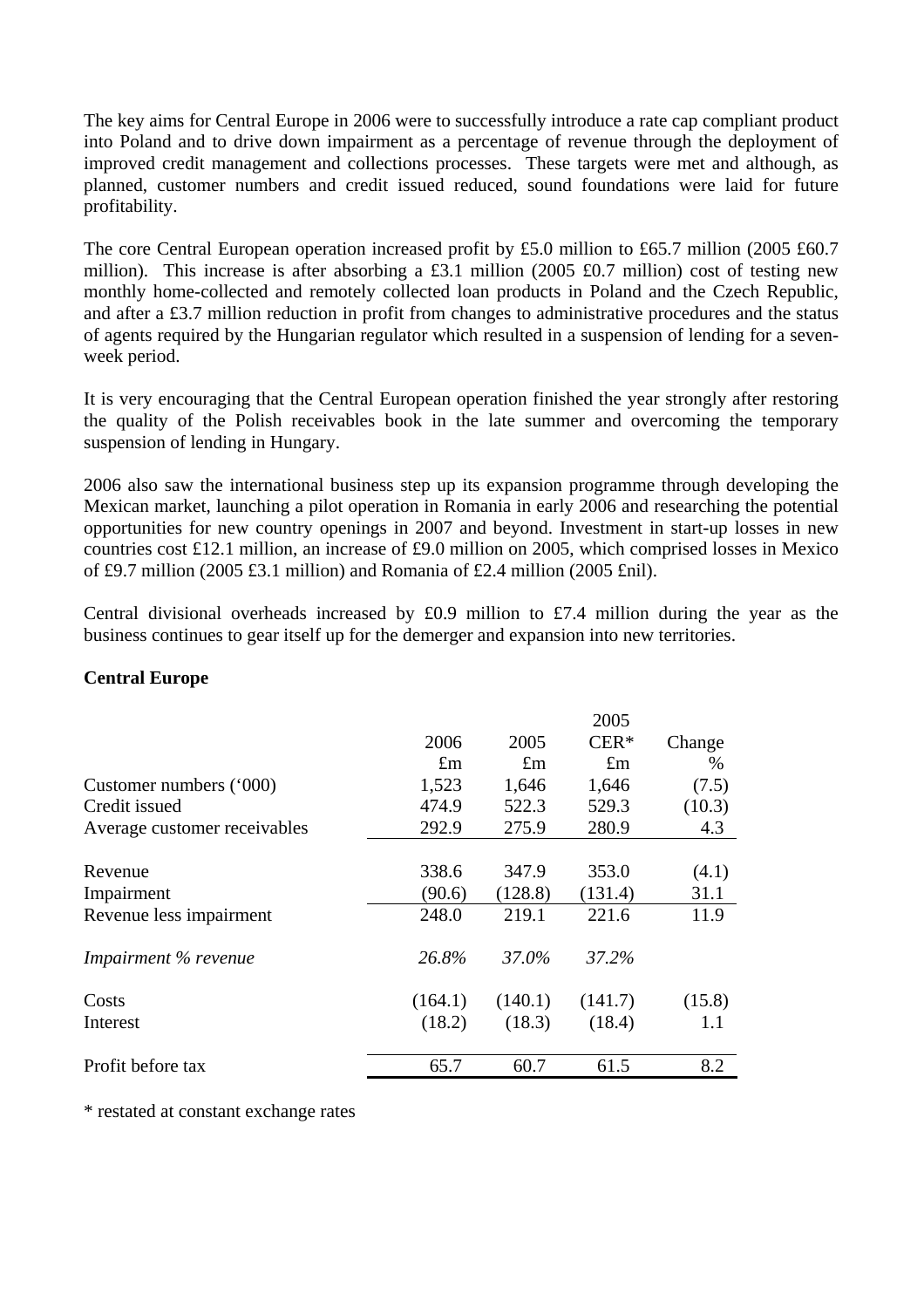The key operational metrics by country are as follows:

|                            | Czech Republic |         |              |         |           |       |
|----------------------------|----------------|---------|--------------|---------|-----------|-------|
|                            | Poland         |         | and Slovakia |         | Hungary   |       |
|                            | 2006           | $2005*$ | 2006         | $2005*$ | 2006      | 2005* |
| Customer numbers ('000)    | 854            | 968     | 385          | 372     | 284       | 306   |
| Growth                     | $(11.8\%)$     | 2.9%    | 3.5%         | 12.0%   | $(7.2\%)$ | 21.9% |
| Credit issued (£m)         | 235.6          | 291.8   | 136.6        | 132.2   | 102.7     | 105.3 |
| Growth                     | (19.3%)        | 4.2%    | 3.3%         | 13.6%   | (2.5%)    | 27.3% |
| Average receivables $(fm)$ | 159.2          | 165.9   | 76.7         | 64.5    | 57.0      | 50.5  |
| Growth                     | $(4.0\%)$      | 11.8%   | 18.9%        | 20.1%   | 12.9%     | 50.7% |
| Revenue $(fm)$             | 185.0          | 211.7   | 83.0         | 76.0    | 70.6      | 65.3  |
| Growth                     | $(12.6\%)$     | 10.0%   | 9.2%         | 18.0%   | 8.1%      | 48.4% |
| Impairment $(fm)$          | 56.0           | 90.6    | 17.4         | 23.3    | 17.2      | 17.5  |
| Impairment % revenue       | 30.3%          | 42.8%   | 21.0%        | 30.7%   | 24.4%     | 26.8% |

\* restated at constant exchange rates

## **Poland**

The Polish business experienced a deterioration in credit quality following the rapid expansion of credit in late 2004 and early 2005. The response during 2006 was to restore the balance between credit quality, costs and growth by tightening lending criteria, including the upgrading of the behavioural scoring system, and focusing the agent force on collections. Progress in Poland was affected by the need to reconfigure the home credit product to comply with the cap on interest rates introduced in February 2006. The impact of these measures is a better quality business albeit with a reduction in customer numbers, credit issued and revenues in 2006. At the same time, improved lending decisions and the restoration of the quality of the receivables book by late summer 2006 has resulted in very significant improvements in impairment as demonstrated by the reduction in the charge from 42.8% of revenue in 2005 to 30.3% in 2006.

Overall, the 2006 profit contribution from Poland, after the cost of new product development, was little changed on 2005. The business now has a strong foundation and under new leadership is executing a plan to restore customer growth. During the last quarter of 2006, there was an expansion of field operations, including the introduction of 1,000 more agents and 150 development managers and an increase in direct marketing. There are now early signs of a lift in new customer volumes.

## **Czech Republic and Slovakia**

The primary focus in the Czech Republic and Slovakia over the last two years has been on extending larger loans to lower risk customers and continuing to improve credit quality. Accordingly, whilst customer numbers continued to grow, average receivables and revenue have grown faster. At the same time, the initiatives to improve credit quality have proved effective. This is evidenced by the reduction in impairment from 30.7% of revenue in 2005 to 21.0% in 2006.

The profit contribution from Czech Republic and Slovakia increased sharply in 2006.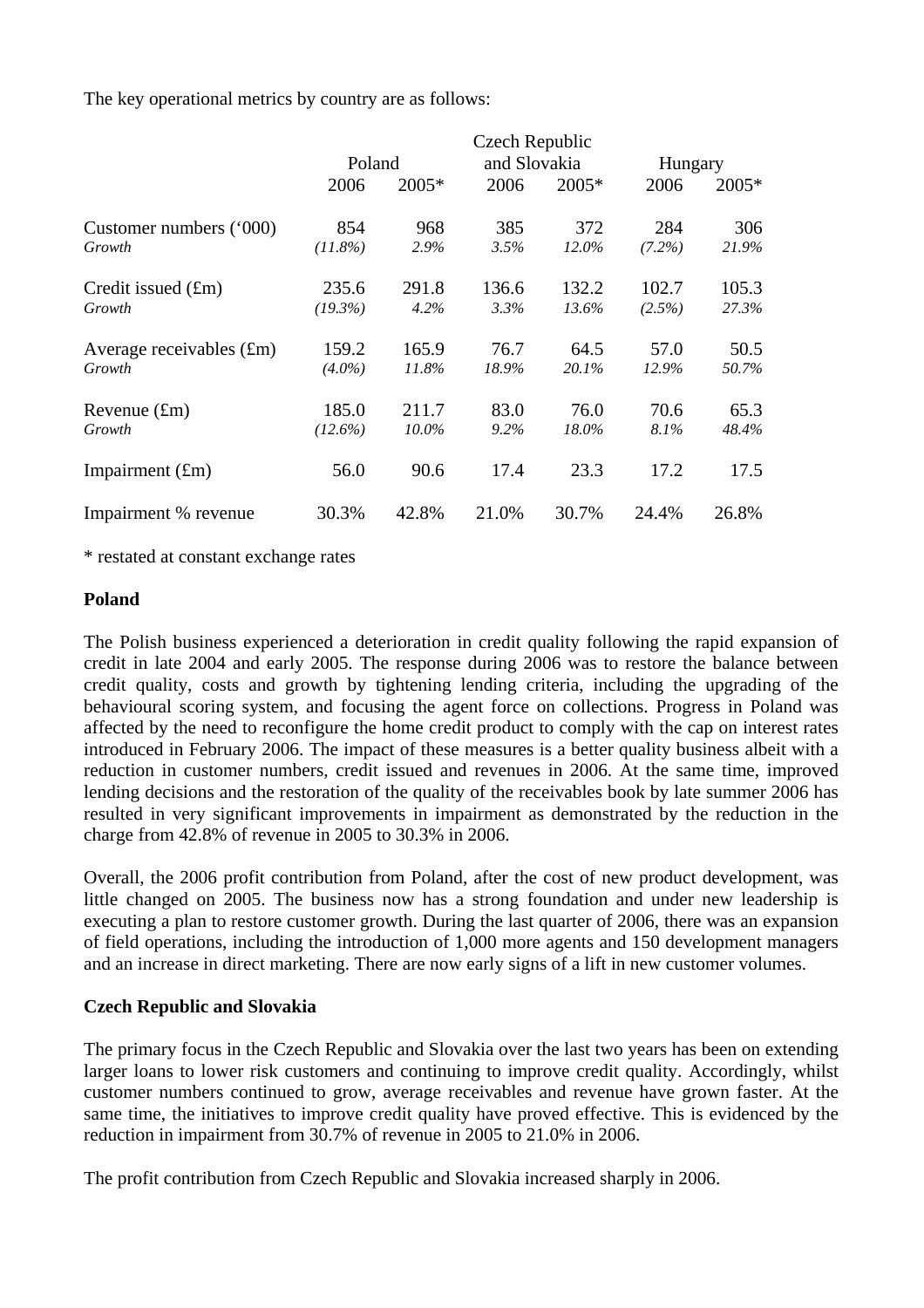## **Hungary**

The main influence on the Hungarian performance in 2006 was the temporary suspension of lending imposed by the Hungarian regulator which required the business to make certain changes to administrative procedures and change the status of agents from self-employed to employed. The period of suspension lasted seven weeks during which time agents continued to collect on existing loans in the normal way. Lending resumed on 6 December 2006 and the volume of lending in the pre-Christmas period was very strong.

The reduction in customer numbers and credit issued in 2006 is wholly attributable to this temporary disruption to lending and growth is fully expected to resume in 2007. Average receivables still showed year-on-year growth which drove an 8.1% increase in revenues. Hungary has consistently displayed good credit quality and saw impairment reduce from 26.8% of revenue in 2005 to 24.4% in 2006.

The profit contribution from Hungary declined slightly in 2006. The adverse impact of the temporary suspension of lending was £3.7 million taking into account lost customer revenue, increased costs arising from the transfer of agents to employed status and other ancillary costs of implementing the required changes. In 2007, the cost is expected to rise to £6 million, predominantly relating to the cost of employing agents.

#### **Central European costs**

Central European costs have increased by 15.8% to £164.1 million. A significant proportion reflects increased marketing activity, increased field resource levels and the introduction of a centralised collections function in Poland. In addition, all countries have incurred higher depreciation charges following the roll-out of new field IT systems during 2006.

#### **Mexico**

|                              |             |             | $CER*$      |        |
|------------------------------|-------------|-------------|-------------|--------|
|                              | 2006        | 2005        | 2005        | Change |
|                              | $\pounds$ m | $\pounds$ m | $\pounds$ m | $\%$   |
| Customer numbers ('000)      | 252         | 131         | 131         | 92     |
| Credit issued                | 48.1        | 22.6        | 21.4        | 125    |
| Average customer receivables | 14.5        | 5.8         | 5.4         | 169    |
|                              |             |             |             |        |
| Revenue                      | 26.4        | 10.7        | 10.0        | 164    |
| Impairment                   | (12.5)      | (3.6)       | (3.4)       | (268)  |
| Revenue less impairment      | 13.9        | 7.1         | 6.6         | 111    |
| Impairment % revenue         | 47.3%       | 33.6%       | 34.0%       |        |
| Costs                        | (21.2)      | (9.2)       | (8.8)       | (141)  |
| Interest                     | (2.4)       | (1.0)       | (0.9)       | (167)  |
| Loss before tax              | (9.7)       | (3.1)       | (3.1)       | (213)  |

\* restated at constant exchange rates

The Mexican operation has continued to roll-out the agent and branch infrastructure across the first region of Puebla-Veracruz and augmented this by opening in Guadalajara-Leon, the second of five regions with a population of about 20 million.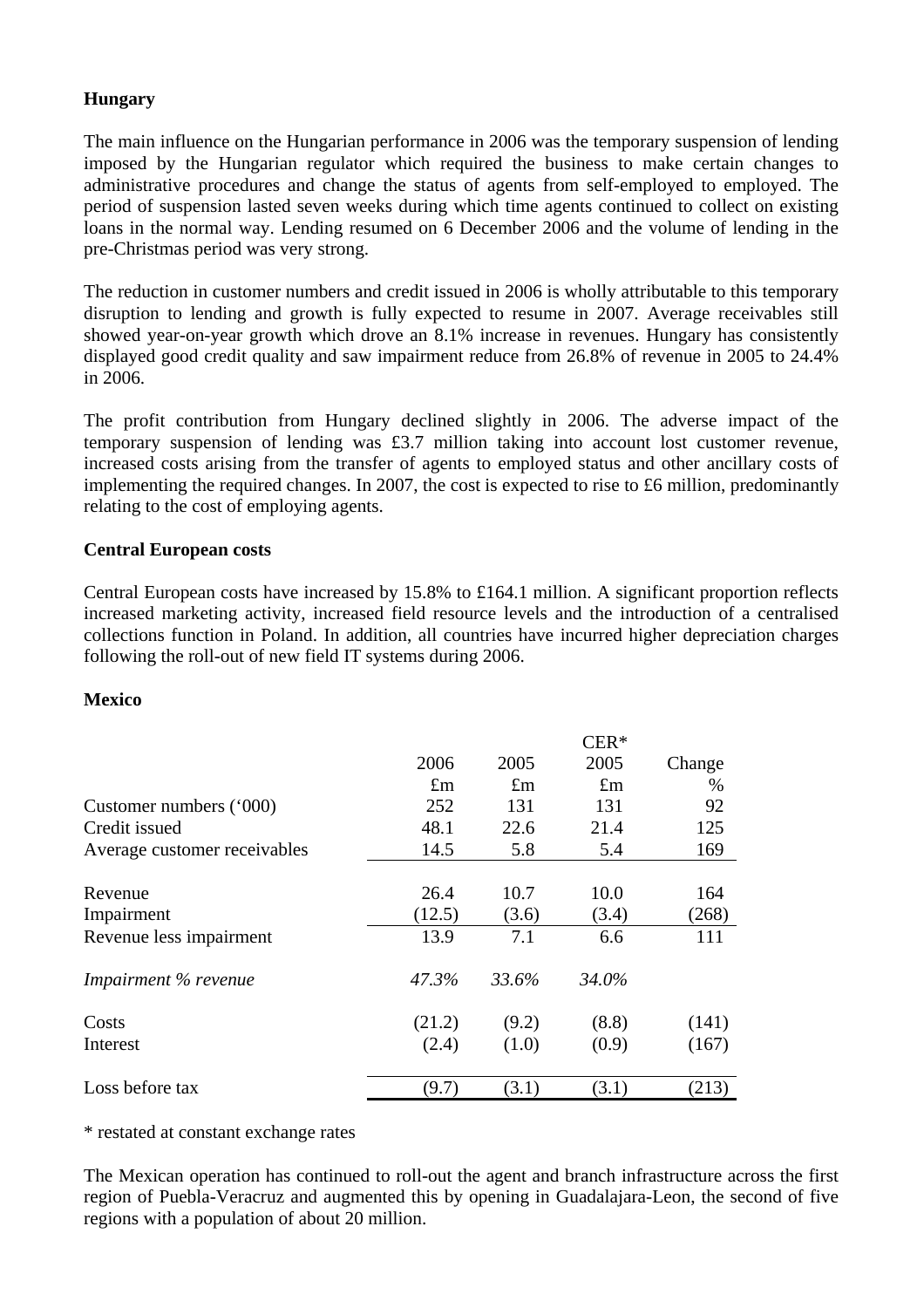Customer numbers increased by 92% from 131,000 at the end of 2005, served by 2,200 agents from 16 branches, to 252,000 at the end of 2006, served by 5,200 agents from 34 branches. This pace of growth was the fastest of any new country and during 2006 evidence of high agent and field staff turnover and higher than planned impairment indicated that a period of consolidation was needed. Accordingly, since mid 2006, further branch openings have been deferred, credit controls have been tightened and actions taken to strengthen management and reduce agent and field staff turnover. There are early signs that this package of measures is improving the performance of the business.

## **Romania**

The Romanian pilot operation recruited 6,000 customers during the year and is progressing well and in line with expectations. The investment in start-up losses in the year was £2.4 million. A decision on national roll-out is scheduled for 2007.

#### **Further expansion**

Research into new countries is well advanced.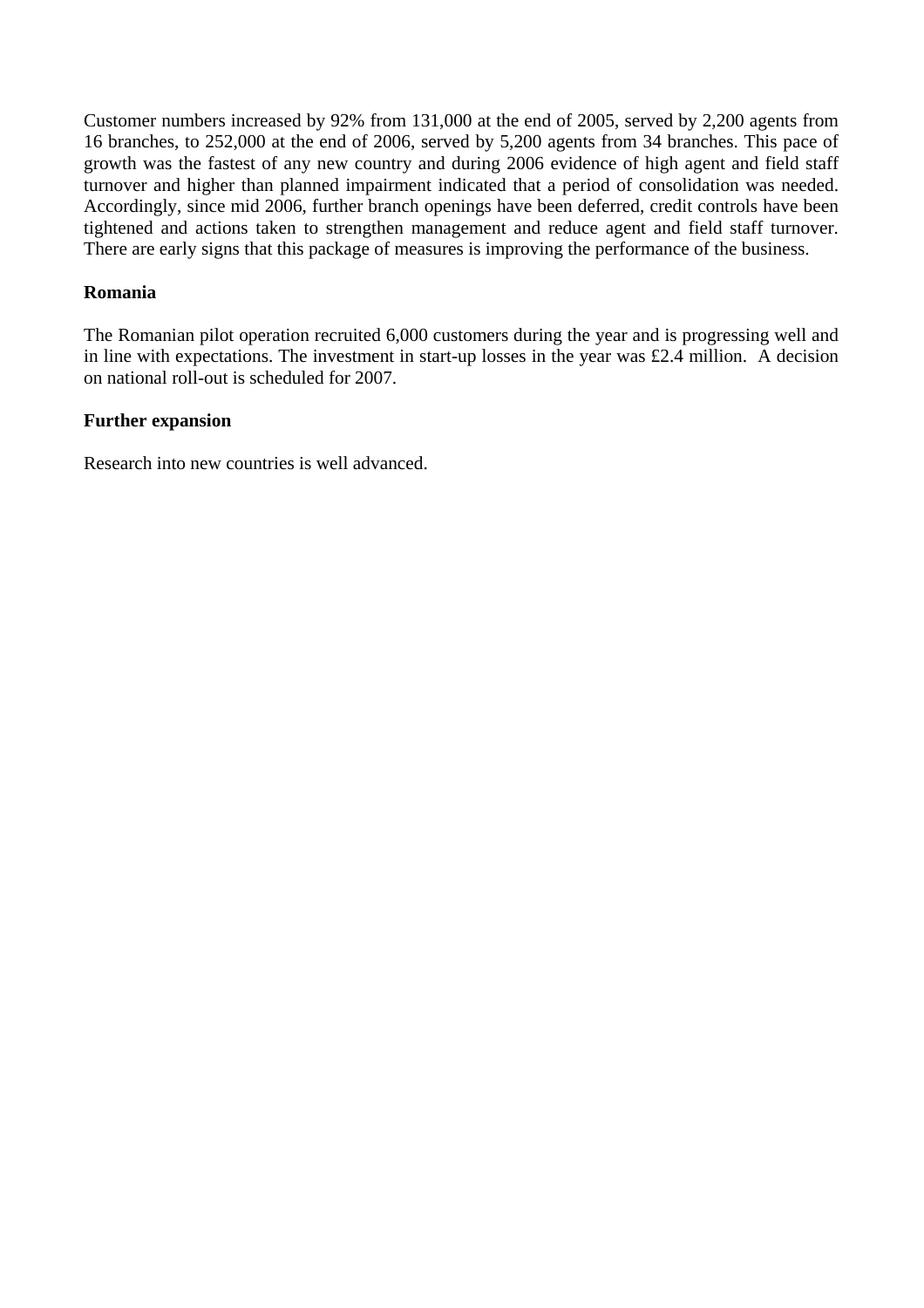## **Consolidated income statement for the year ended 31 December 2006**

|                                                           | <b>Notes</b>   | 2006        | 2005        |
|-----------------------------------------------------------|----------------|-------------|-------------|
|                                                           |                | $\pounds$ m | $\pounds m$ |
|                                                           |                |             |             |
| Revenue                                                   | $\overline{2}$ | 1,180.8     | 1,337.5     |
| Finance income                                            |                | 25.3        | 27.7        |
| <b>Total income</b>                                       |                | 1,206.1     | 1,365.2     |
| Finance costs                                             |                | (69.8)      | (61.9)      |
| Operating costs                                           |                | (637.4)     | (861.0)     |
| Administrative expenses                                   |                | (318.7)     | (401.9)     |
| <b>Total costs</b>                                        |                | (1,025.9)   | (1,324.8)   |
| <b>Profit before taxation</b>                             | $\mathfrak{2}$ | 180.2       | 40.4        |
| Profit before taxation and exceptional costs              | $\overline{2}$ | 191.3       | 181.4       |
| <b>Exceptional costs</b><br>- Demerger costs              | $\overline{2}$ | (11.1)      |             |
| - Yes Car Credit closure costs                            | $\overline{2}$ |             | (141.0)     |
| Profit before taxation                                    | $\overline{2}$ | 180.2       | 40.4        |
| Tax expense $- UK$                                        |                | (37.9)      | (28.1)      |
| Tax expense - Overseas                                    |                | (17.4)      | (12.3)      |
| Total tax expense                                         | 3              | (55.3)      | (40.4)      |
| Profit after taxation attributable to equity shareholders |                | 124.9       |             |
|                                                           | <b>Notes</b>   | 2006        |             |
|                                                           |                |             | 2005        |
| <b>Earnings per share</b>                                 |                |             |             |
| <b>Basic</b>                                              | $\overline{4}$ | 49.00p      |             |
| Diluted                                                   | 4              | 48.83p      |             |
| Dividends per share                                       |                |             |             |
| Proposed final dividend                                   | 5              | 22.02p      | 21.37p      |
| Total dividend in respect of the year                     | 5              | 36.50p      | 35.43p      |
| Paid in the year*                                         | 5              | 35.85p      | 34.81p      |
|                                                           |                |             |             |

\* The total cost of dividends paid in the year was £91.4m (2005 £88.6m)

## **Consolidated statement of recognised income and expense for the year ended 31 December 2006**

|                                                           | <b>Notes</b> | 2006        | 2005        |
|-----------------------------------------------------------|--------------|-------------|-------------|
|                                                           |              | $\pounds$ m | $\pounds$ m |
| Profit after taxation attributable to equity shareholders |              | 124.9       |             |
| Exchange (losses)/gains on foreign currency translations  |              | (0.2)       | 2.7         |
| Net fair value gains/(losses) – cash flow hedges          |              | 0.2         | (5.0)       |
| Actuarial losses on retirement benefit asset/obligations  | 10           | (0.3)       | (20.1)      |
| Tax (charge)/credit on items taken directly to equity     |              | (0.1)       | 7.5         |
| Net expense recognised directly in equity                 | 11           | (0.4)       | (14.9)      |
| Total recognised income/(expense) for the year            |              | 124.5       | (14.9)      |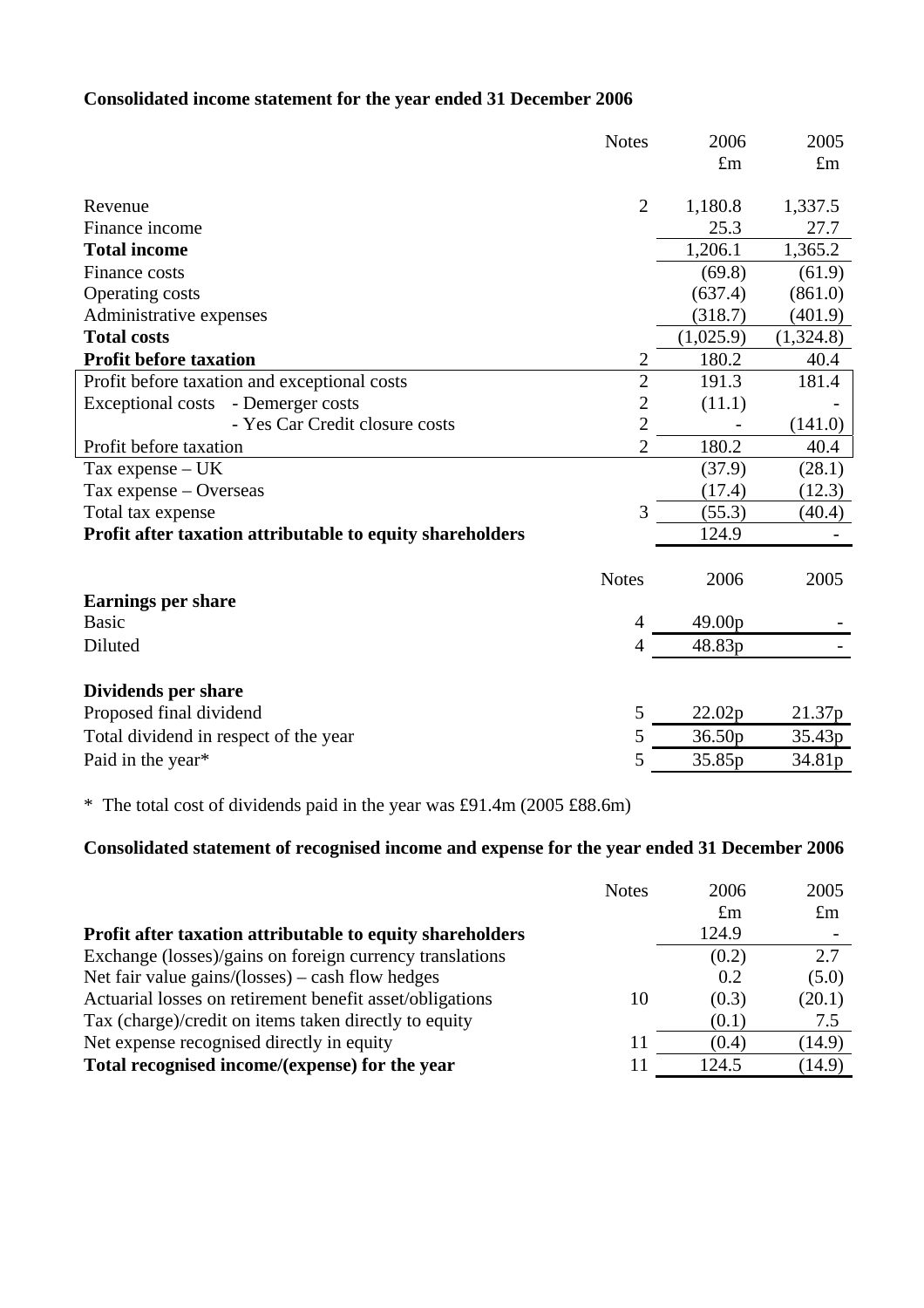## **Consolidated balance sheet as at 31 December 2006**

|                                        | <b>Notes</b>   | 2006        | 2005        |
|----------------------------------------|----------------|-------------|-------------|
|                                        |                | $\pounds$ m | $\pounds$ m |
| <b>ASSETS</b>                          |                |             |             |
| <b>Non-current assets</b>              |                |             |             |
| Goodwill                               | 6              | 3.1         | 3.1         |
| Other intangible assets                |                | 30.0        | 27.5        |
| Property, plant and equipment          |                | 58.7        | 42.8        |
| Retirement benefit asset               | 10             | 8.9         |             |
| Deferred income tax assets             |                | 30.8        | 64.5        |
|                                        |                | 131.5       | 137.9       |
| <b>Current assets</b>                  |                |             |             |
| Inventories                            |                |             | 7.4         |
| Financial assets:                      |                |             |             |
| - Amounts receivable from customers:   |                |             |             |
| - due within one year                  | 7              | 1,103.2     | 952.8       |
| - due in more than one year            | $\overline{7}$ | 129.5       | 321.1       |
| - Derivative financial instruments     |                | 2.7         | 9.0         |
| - Cash and cash equivalents            |                | 438.8       | 451.9       |
| Trade and other receivables            |                | 30.6        | 32.9        |
| Insurance assets                       |                | 56.2        | 65.4        |
| Current income tax assets              |                | 8.1         | 0.9         |
|                                        |                | 1,769.1     | 1,841.4     |
| <b>Total assets</b>                    |                | 1,900.6     | 1,979.3     |
| <b>LIABILITIES</b>                     |                |             |             |
| <b>Current liabilities</b>             |                |             |             |
| Financial liabilities:                 |                |             |             |
| - Bank and other borrowings            |                | (87.4)      | (35.2)      |
| - Derivative financial instruments     |                | (44.1)      | (30.1)      |
| Trade and other payables               |                | (114.1)     | (126.0)     |
| Insurance accruals and deferred income | 8              | (328.3)     | (359.2)     |
| Current income tax liabilities         |                | (37.3)      | (33.4)      |
| Provisions                             | 9              | (1.8)       | (16.2)      |
|                                        |                | (613.0)     | (600.1)     |
| <b>Non-current liabilities</b>         |                |             |             |
| <b>Financial liabilities:</b>          |                |             |             |
| - Bank and other borrowings            |                | (933.6)     | (947.7)     |
| Provisions                             | 9              |             | (8.5)       |
| Retirement benefit obligations         | 10             |             | (105.6)     |
|                                        |                | (933.6)     | (1,061.8)   |
| <b>Total liabilities</b>               |                | (1,546.6)   | (1,661.9)   |
| <b>NET ASSETS</b>                      |                | 354.0       | 317.4       |
|                                        |                |             |             |
| <b>SHAREHOLDERS' EQUITY</b>            |                |             |             |
| Called-up share capital                | 11             | 26.5        | 26.5        |
| Share premium account                  | 11             | 110.8       | 107.7       |
| Other reserves                         | 11             | 5.7         | 5.5         |
| Retained earnings                      | 11             | 211.0       | 177.7       |
| <b>TOTAL EQUITY</b>                    | 11             | 354.0       | 317.4       |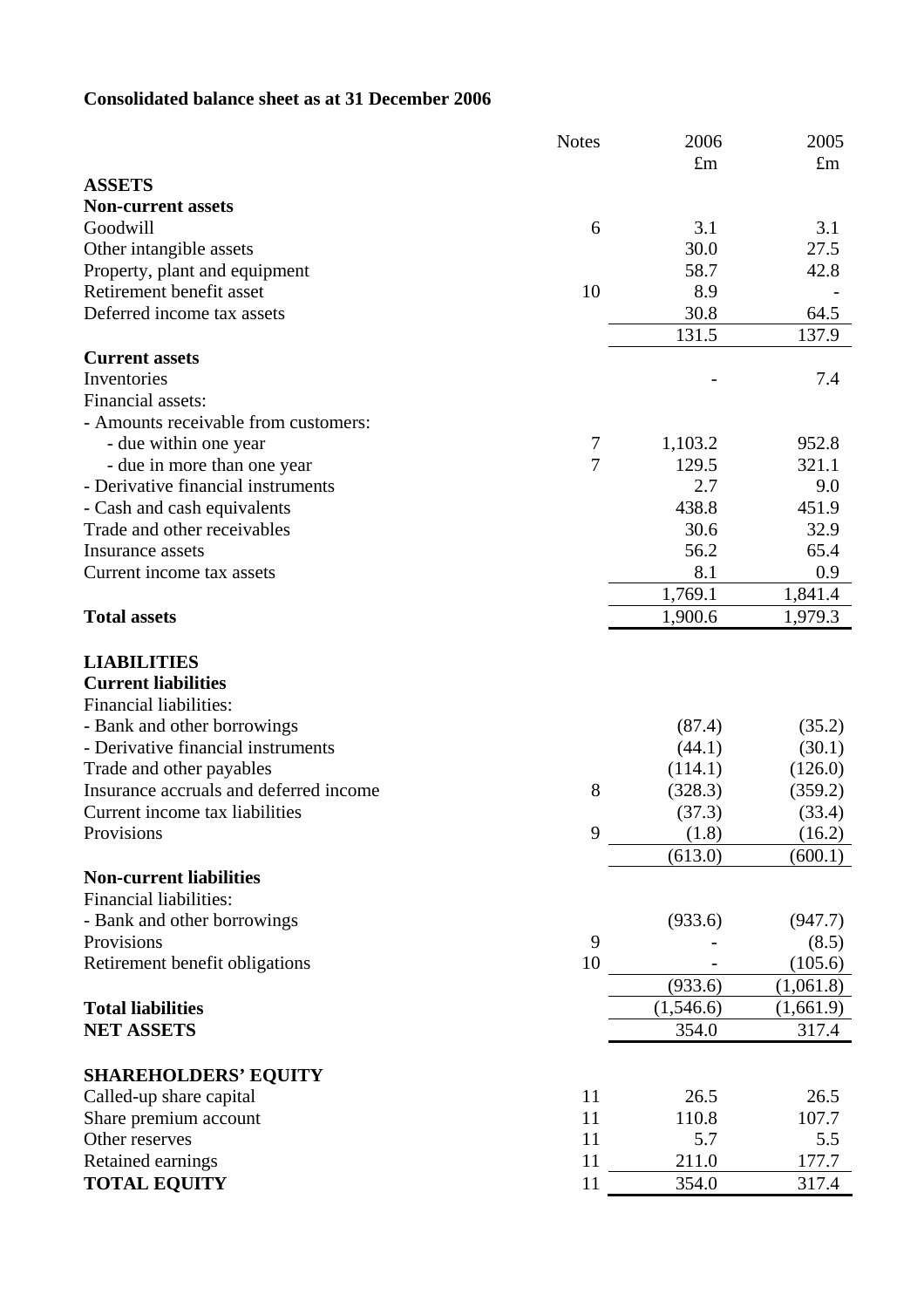## **Consolidated cash flow statement for the year ended 31 December 2006**

|                                                        | <b>Notes</b> | 2006        | 2005        |
|--------------------------------------------------------|--------------|-------------|-------------|
|                                                        |              | $\pounds$ m | $\pounds$ m |
| <b>Cash flows from operating activities</b>            |              |             |             |
| Cash generated from operations                         |              | 109.7       | 68.2        |
| Finance costs paid                                     |              | (67.0)      | (60.8)      |
| Finance income received                                |              | 25.9        | 27.8        |
| Income tax paid                                        |              | (24.9)      | (53.2)      |
| Net cash generated from/(used in) operating activities |              | 43.7        | (18.0)      |
| <b>Cash flows from investing activities</b>            |              |             |             |
| Purchases of property, plant and equipment             |              | (33.3)      | (20.9)      |
| Proceeds from sale of property, plant and equipment    |              | 4.6         | 3.2         |
| Purchases of intangible assets                         |              | (6.0)       | (9.8)       |
| Acquisition of a subsidiary                            | 6            |             | (19.1)      |
| Net cash used in investing activities                  |              | (34.7)      | (46.6)      |
| <b>Cash flows from financing activities</b>            |              |             |             |
| Proceeds from borrowings                               |              | 225.7       | 161.8       |
| Repayment of borrowings                                |              | (161.7)     | (60.9)      |
| Dividends paid to company shareholders                 | 5            | (91.4)      | (88.6)      |
| Proceeds from issue of share capital                   |              | 3.1         | 2.3         |
| Proceeds from sale of treasury shares                  |              | 2.3         | 0.7         |
| Net cash (used in)/generated from financing activities |              | (22.0)      | 15.3        |
| Net decrease in cash and cash equivalents              |              | (13.0)      | (49.3)      |
| Cash and cash equivalents at beginning of period       |              | 444.4       | 493.5       |
| Exchange gains on cash and cash equivalents            |              | 0.2         | 0.2         |
| Cash and cash equivalents at end of period             |              | 431.6       | 444.4       |
| Cash and cash equivalents at end of period comprise:   |              |             |             |
| Cash at bank and in hand                               |              | 61.9        | 54.6        |
| Short-term deposits                                    |              | 376.9       | 397.3       |
| Cash and cash equivalents                              |              | 438.8       | 451.9       |
| Overdrafts (held in bank and other borrowings)         |              | (7.2)       | (7.5)       |
|                                                        |              | 431.6       | 444.4       |

The cash and short-term deposits held by those businesses that are regulated are required to be strictly segregated from those of the rest of the group and are not available to repay group borrowings. At 31 December 2006 the cash and short-term deposits held by the group's regulated businesses amounted to £387.2m (31 December 2005 £404.5m). All short-term deposits have a maturity of three months or less on acquisition.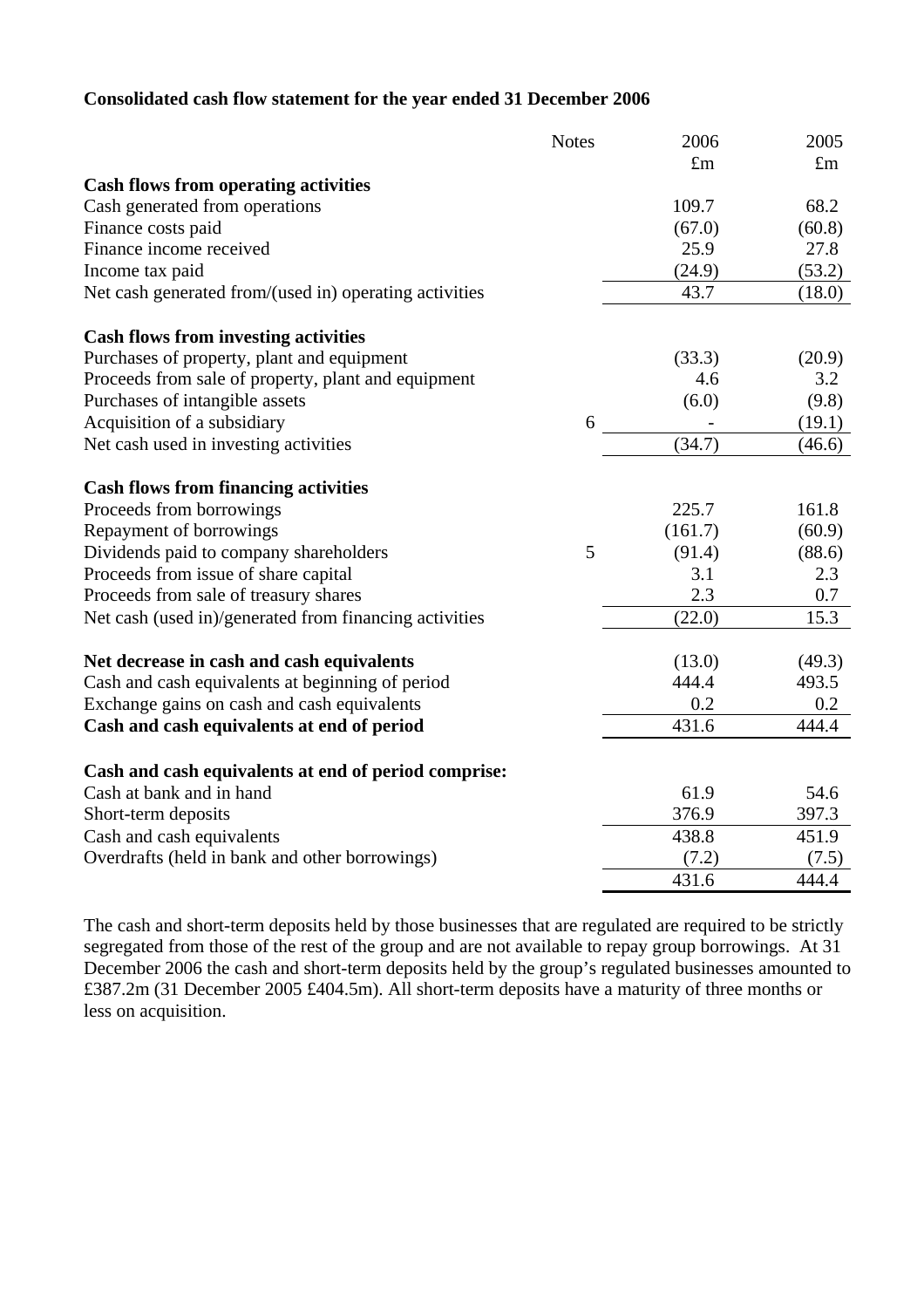## **Consolidated cash flow statement for the year ended 31 December 2006 (continued)**

## **Reconciliation of profit after taxation to cash flows from operations**

|                                                      | 2006        | 2005        |
|------------------------------------------------------|-------------|-------------|
|                                                      | $\pounds$ m | $\pounds$ m |
| Profit after taxation                                | 124.9       |             |
| Adjusted for:                                        |             |             |
| Tax expense                                          | 55.3        | 40.4        |
| <b>Finance costs</b>                                 | 69.8        | 61.9        |
| Finance income                                       | (25.3)      | (27.7)      |
| Share-based payment (credit)/charge                  | (1.9)       | 3.2         |
| Pension (credit)/charge (note 10)                    | (5.5)       | 10.1        |
| Depreciation of property, plant and equipment        | 12.6        | 12.2        |
| Impairment of property, plant and equipment (note 2) |             | 4.6         |
| Amortisation of intangible assets                    | 24.4        | 23.0        |
| Impairment of goodwill (note 6)                      |             | 91.0        |
| Profit on sale of property, plant and equipment      | (0.1)       |             |
| Changes in operating assets and liabilities:         |             |             |
| Inventories                                          | 7.4         | 9.2         |
| Amounts receivable from customers                    | 36.5        | (67.0)      |
| Trade and other receivables                          | 1.1         |             |
| Insurance assets                                     | (11.7)      | 3.1         |
| Trade and other payables                             | (14.0)      | 0.6         |
| Insurance accruals and deferred income               | (30.9)      | (65.7)      |
| Retirement benefit asset/obligations                 | (109.3)     | (54.4)      |
| Derivative financial instruments                     | (0.7)       | (1.0)       |
| Provisions                                           | (22.9)      | 24.7        |
| <b>Cash generated from operations</b>                | 109.7       | 68.2        |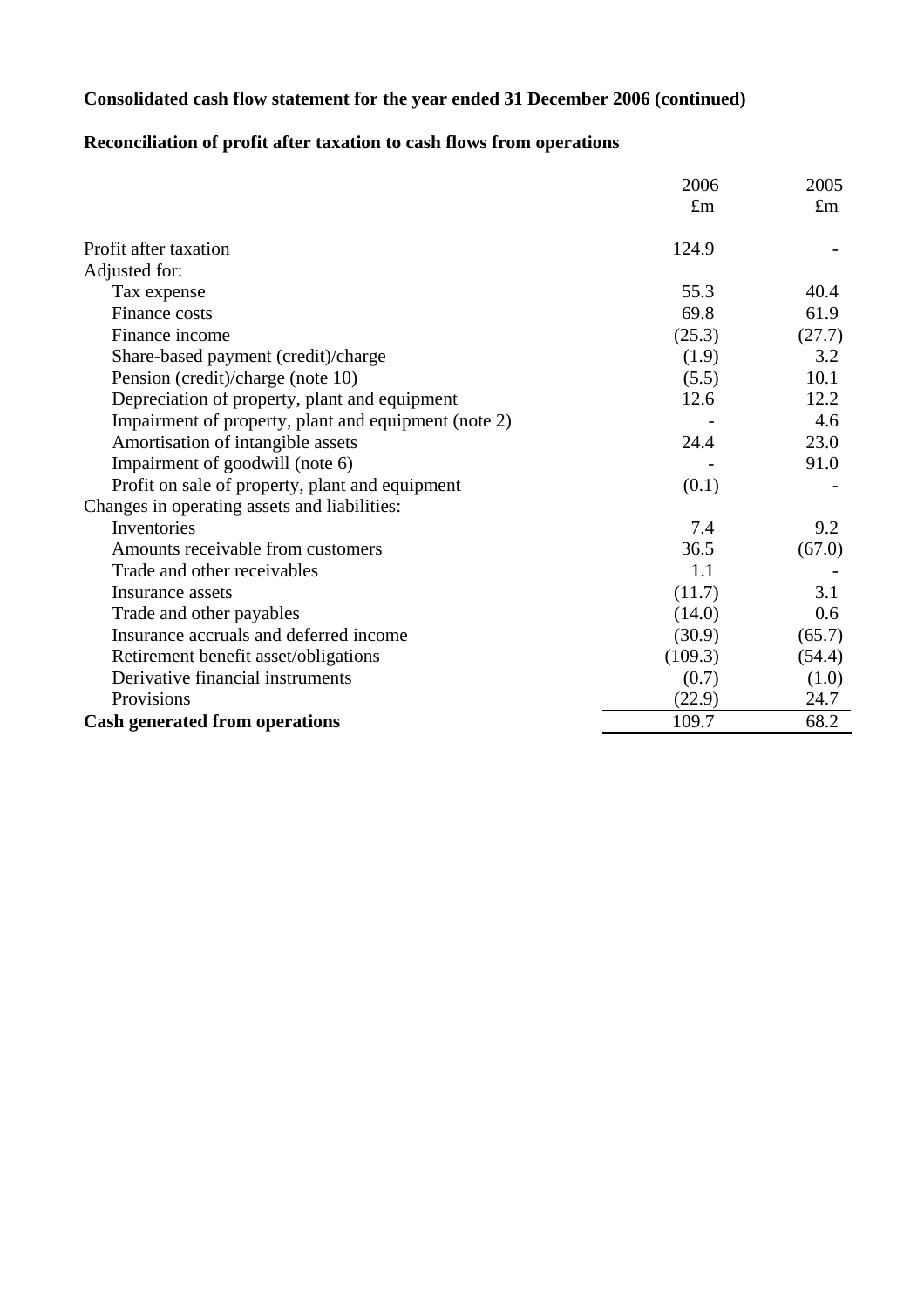#### **Notes to the preliminary announcement**

#### **1. Basis of preparation**

The preliminary announcement has been prepared in accordance with the Listing Rules of the Financial Services Authority and is based on the 2006 financial statements which have been prepared under International Financial Reporting Standards (IFRS) as adopted by the European Union and those parts of the Companies Act 1985 applicable to companies reporting under IFRS.

The preliminary announcement does not constitute the statutory financial statements of the group within the meaning of Section 240 of the Companies Act 1985. The statutory financial statements for the year ended 31 December 2005 have been filed with the Registrar of Companies. The auditors have reported on those financial statements and on the statutory financial statements for the year ended 31 December 2006, which will be filed with the Registrar of Companies following the annual general meeting. Both the audit reports were unqualified and did not contain any statement under sections 237 (2) or (3) of the Companies Act 1985.

The preliminary announcement has been agreed with the company's auditors for release.

#### **2. Segment information**

#### **Primary reporting format – business segments**

|                                          | Revenue     |             |             | Profit before taxation |  |
|------------------------------------------|-------------|-------------|-------------|------------------------|--|
|                                          | 2006        | 2005        | 2006        | 2005                   |  |
|                                          | $\pounds$ m | $\pounds$ m | $\pounds$ m | $\pounds$ m            |  |
| UK home credit*                          | 576.7       | 578.9       | 127.5       | 130.0                  |  |
| Vanquis Bank                             | 34.2        | 17.8        | (18.3)      | (15.9)                 |  |
| Motor insurance                          | 160.9       | 154.7       | 41.0        | 40.0                   |  |
| <b>Yes Car Credit</b>                    | 43.7        | 227.5       | (1.5)       | (24.6)                 |  |
| Total UK operations                      | 815.5       | 978.9       | 148.7       | 129.5                  |  |
| International<br>- Established countries | 338.6       | 347.9       | 58.3        | 54.2                   |  |
| - New countries <sup>+</sup>             | 26.7        | 10.7        | (12.1)      | (3.1)                  |  |
| Total international                      | 365.3       | 358.6       | 46.2        | 51.1                   |  |
| - Costs<br>Central                       |             |             | (6.0)       | (8.3)                  |  |
| - Interest receivable*                   |             |             | 2.4         | 9.1                    |  |
| Total central                            |             |             | (3.6)       | 0.8                    |  |
|                                          | 1,180.8     | 1,337.5     | 191.3       | 181.4                  |  |
| Demerger costs                           |             |             | (11.1)      |                        |  |
| Yes Car Credit closure costs             |             |             |             | (141.0)                |  |
| <b>Total group</b>                       | 1,180.8     | 1,337.5     | 180.2       | 40.4                   |  |

+ new countries comprise Mexico and Romania

\* The allocation of the group's interest charge to UK home credit has been changed during 2006 to reflect revised borrowings based on an average ratio of borrowings to UK home credit receivables of 80%. The impact of this in 2006 is to reduce profit in UK home credit by £12.0m and reduce the interest cost held centrally by £12.0m. 2005 results have been restated onto a comparable basis resulting in a reduction in UK home credit profit in 2005 of £16.3m and a reduction in the interest cost held centrally of £16.3m. These changes have no impact on reported group profits in either 2006 or 2005.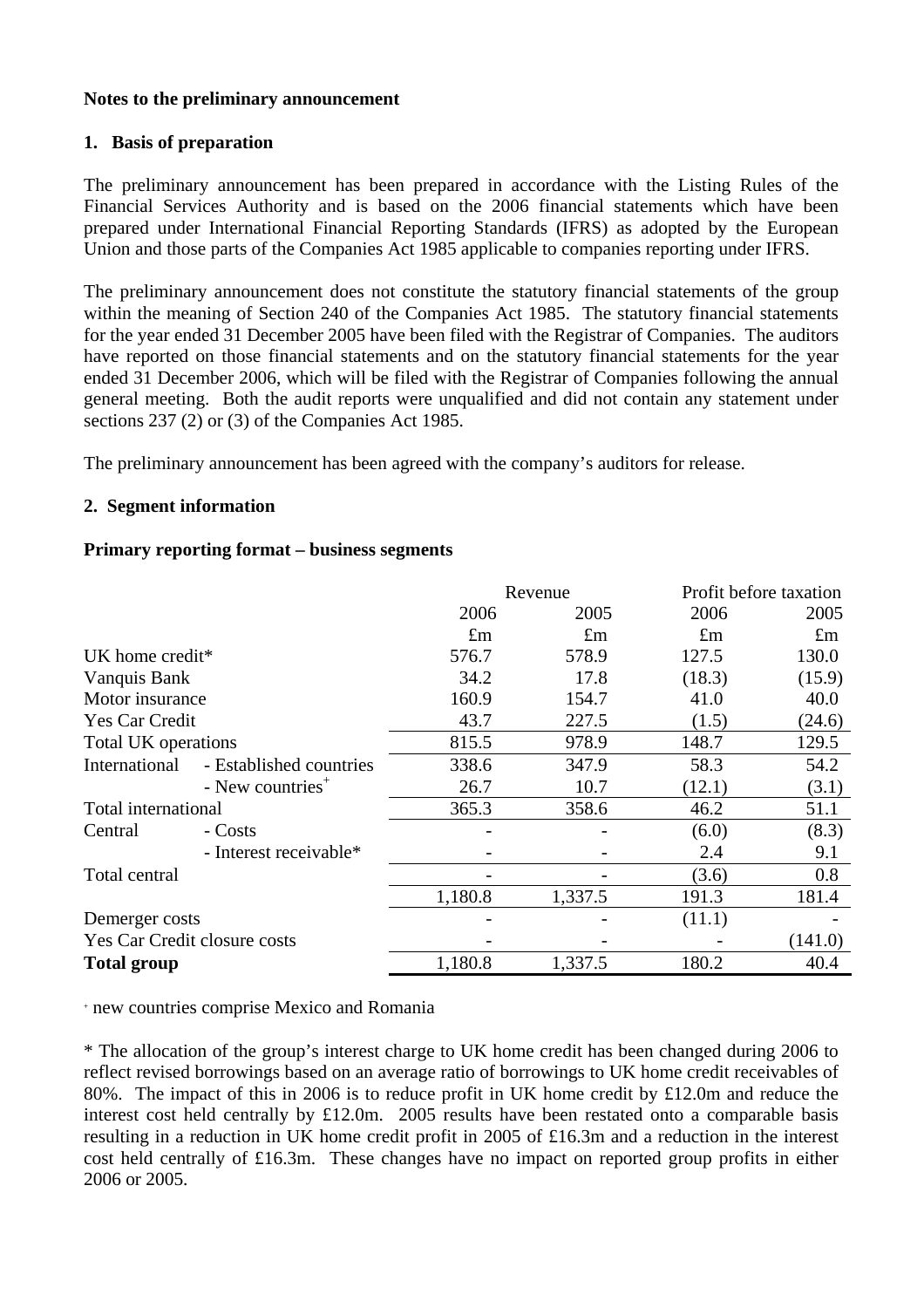All of the above activities relate to continuing operations as defined in IFRS 5.

Consistent with the treatment in the 2005 financial statements, the Yes Car Credit operation has been classified as part of continuing operations on the basis that revenue and impairment will continue to be generated from the loan book until it has been fully collected out.

As announced on 17 January 2007, the group is progressing the sale of the motor insurance business. Discussions with potential acquirers are proceeding satisfactorily and the board expects to complete the sale of the business before the proposed demerger becomes effective. As at the group balance sheet date, the motor insurance business did not meet the IFRS 5 criteria of an asset held for resale and, therefore, the business has been classified as part of continuing operations.

Demerger costs represent costs incurred to date in preparing for the demerger of the international business from the remainder of the group. The costs comprise £6.4m of professional fees and £4.7m of other separation costs. All of the demerger costs have been classified as administrative expenses within the consolidated income statement. £6.9m of the demerger costs relate to central with the remaining £4.2m relating to international. The tax credit in respect of demerger costs was £1.1m.

The Yes Car Credit closure costs in 2005 comprise £91.0m of goodwill impairment (note 6), £14.9m of provisions for onerous property obligations (note 9), £14.4m additional impairment charge on customer receivables following closure (note 7), £10.1m provision for redundancy costs (note 9), £4.6m of impairment to property, plant and equipment, £2.0m of inventory write downs and £4.0m of other costs. Of the total closure costs, £40.1m has been classified as operating costs and £100.9m has been classified as administrative expenses within the consolidated income statement. The tax credit in respect of Yes Car Credit closure costs was £12.8m.

|                              |             | Revenue     | Profit before taxation |             |  |
|------------------------------|-------------|-------------|------------------------|-------------|--|
|                              | 2006        | 2005        | 2006                   | $2005**$    |  |
|                              | $\pounds$ m | $\pounds$ m | $\pounds$ m            | $\pounds$ m |  |
| UK and Republic of Ireland   | 815.5       | 978.9       | 137.7                  | 123.8       |  |
| <b>Central Europe</b>        | 338.6       | 347.9       | 65.7                   | 60.7        |  |
| Mexico                       | 26.4        | 10.7        | (9.7)                  | (3.1)       |  |
| Romania                      | 0.3         |             | (2.4)                  |             |  |
|                              | 1,180.8     | 1,337.5     | 191.3                  | 181.4       |  |
| UK and Republic of Ireland:  |             |             |                        |             |  |
| Demerger costs               |             |             | (11.1)                 |             |  |
| Yes Car Credit closure costs |             |             |                        | (141.0)     |  |
| <b>Total group</b>           | 1,180.8     | 1,337.5     | 180.2                  | 40.4        |  |

#### **Secondary reporting format – geographical segments**

\*\* The allocation of international central UK divisional overheads has changed during 2006 to reflect more accurately the costs attributable to Central Europe, Mexico and Romania. The impact of this in 2006 is to reduce profit in Central Europe by £3.9m, increase the loss in Mexico by £0.5m and reduce costs in UK and Ireland by £4.4m. The results shown above for 2005 have been restated to reflect the results as though a similar basis of cost allocation had been adopted. Accordingly, the 2005 profit in Central Europe has been reduced by £3.5m, the 2005 loss in Mexico has been increased by £0.2m and costs in UK and Ireland in 2005 have been reduced by £3.7m. These changes have no impact on reported group or international profits.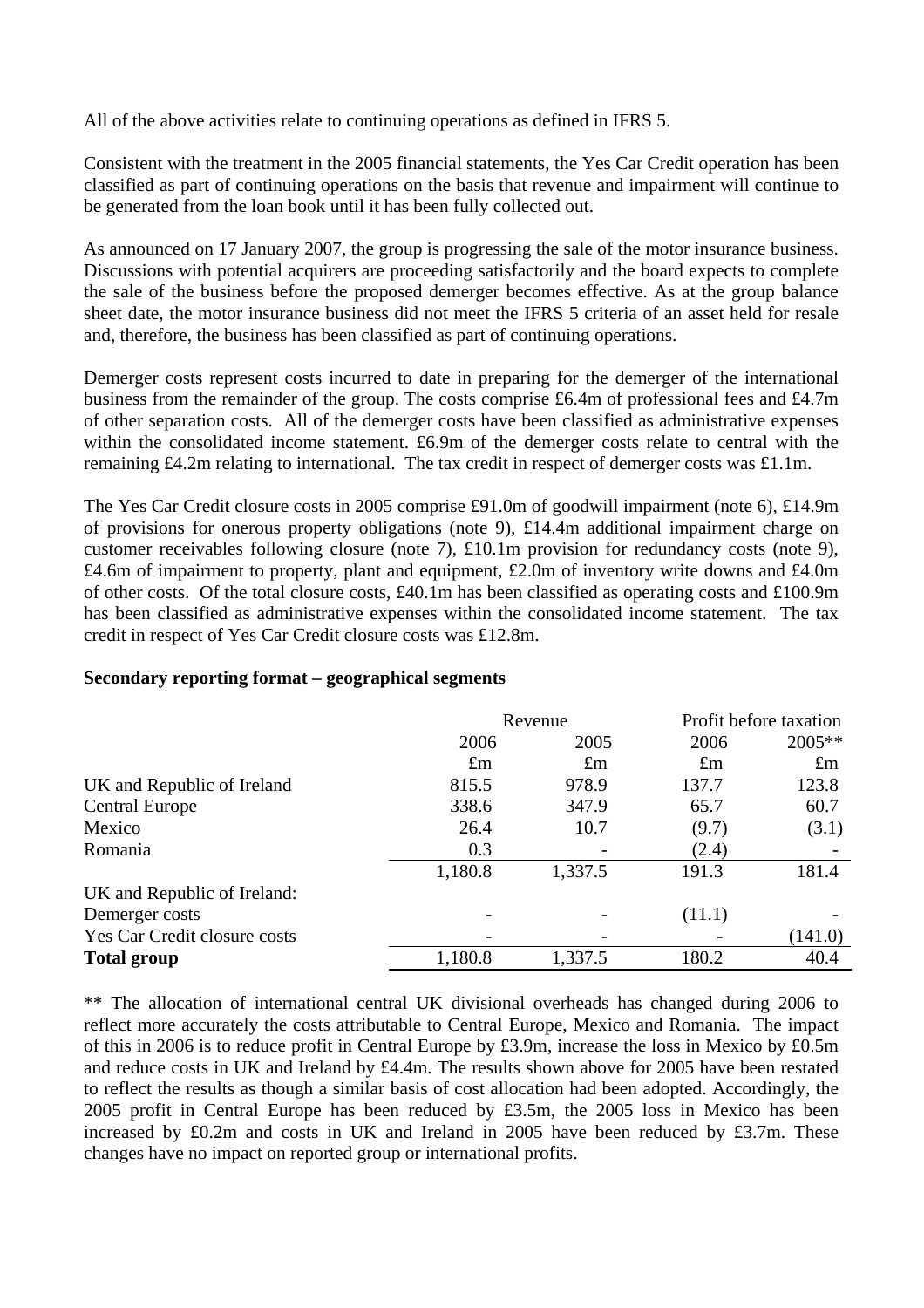## **3. Tax expense**

|                          | 2006        | 2005        |
|--------------------------|-------------|-------------|
|                          | $\pounds$ m | $\pounds$ m |
| $- UK$<br>Current tax    | (2.0)       | 10.8        |
| - Overseas               | 23.8        | 19.3        |
| Total current tax        | 21.8        | 30.1        |
| Deferred tax<br>$-UK$    | 39.9        | 17.3        |
| - Overseas               | (6.4)       | (7.0)       |
| Total deferred tax       | 33.5        | 10.3        |
| <b>Total tax expense</b> | 55.3        | 40.4        |
|                          |             |             |

The tax charge/(credit) on items taken directly to equity is as follows:

| Current tax charge/(credit) on net fair value gains/(losses) – cash flow | 2006<br>$\pounds$ m<br>0.2 | 2005<br>$\pounds$ m<br>(1.5) |
|--------------------------------------------------------------------------|----------------------------|------------------------------|
| hedges                                                                   |                            |                              |
| Deferred income tax credit on actuarial losses on retirement benefit     |                            |                              |
| obligations                                                              | (0.1)                      | (6.0)                        |
| Total tax charge/(credit) on items taken directly to equity              | 0.1                        | (7.5)                        |

The rate of tax expense on the profit before taxation for the year is higher than (2005 higher than) the standard rate of corporation tax in the UK (30%). The differences are explained as follows:

|                                                                       | 2006        | 2005        |
|-----------------------------------------------------------------------|-------------|-------------|
|                                                                       | $\pounds$ m | $\pounds$ m |
| Profit before taxation                                                | 180.2       | 40.4        |
| Profit before taxation multiplied by the standard rate of corporation |             |             |
| tax in the UK of $30\%$ (2005 $30\%$ )                                | 54.1        | 12.1        |
| Effects of:                                                           |             |             |
| Adjustment in respect of prior years                                  | (3.4)       | (3.7)       |
| Adjustment in respect of foreign tax rates                            | (7.1)       | (10.0)      |
| Expenses not deductible for tax purposes                              | 7.6         | 8.0         |
| Impairment of goodwill not deductible for tax purposes                |             | 27.3        |
| Overseas taxable dividends                                            | 4.1         | 6.7         |
| <b>Total tax expense</b>                                              | 55.3        | 40.4        |

## **4. Earnings per share**

Basic earnings per share (EPS) is calculated by dividing the earnings attributable to ordinary shareholders by the weighted average number of ordinary shares outstanding during the year, excluding those shares held by the Provident Financial Qualifying Employee Share Ownership Trust and in respect of the Performance Share Plan.

For diluted EPS, the weighted average number of ordinary shares in issue is adjusted to assume conversion of all dilutive potential ordinary shares.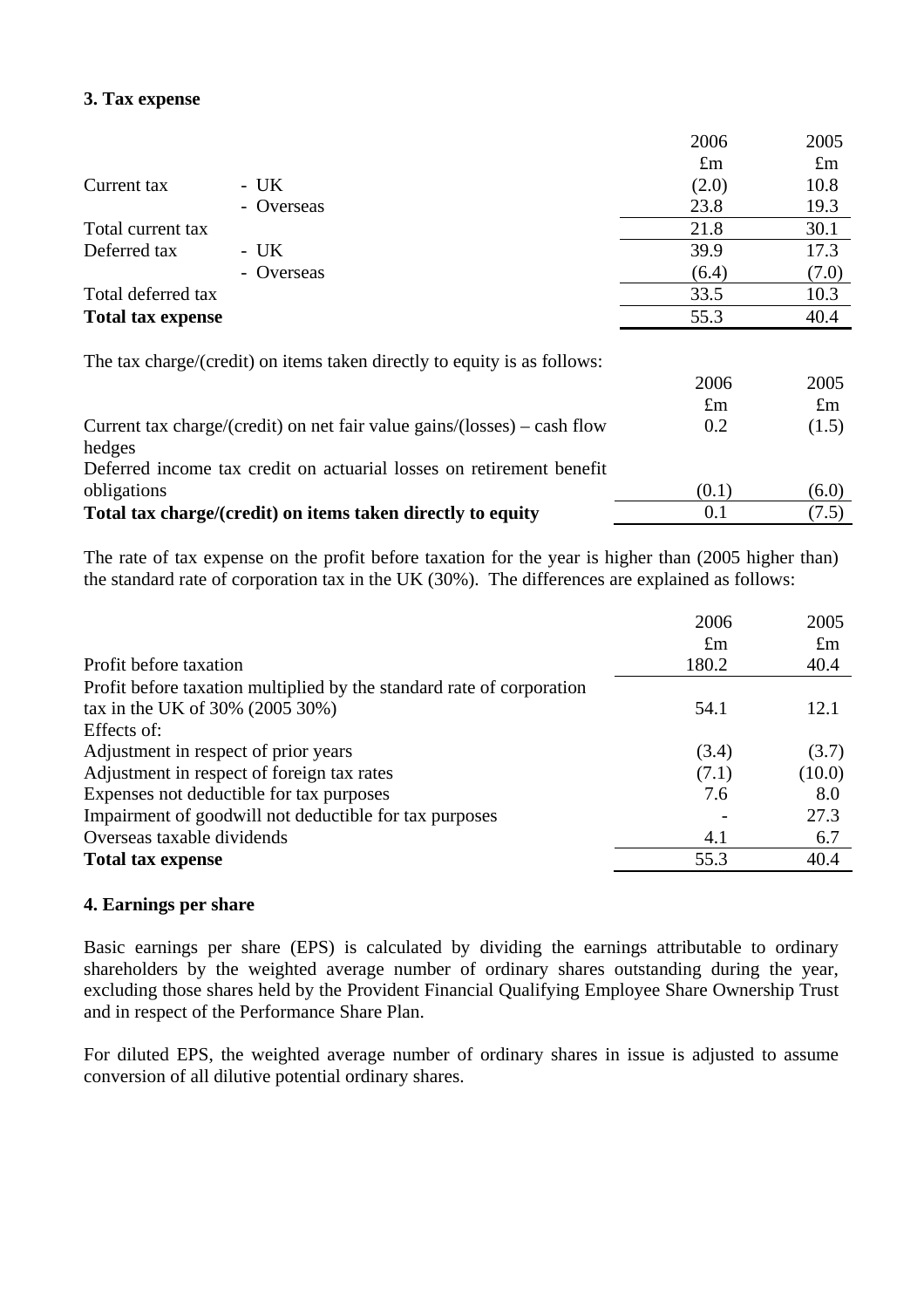Reconciliations of the earnings and weighted average number of shares used in the calculations are set out below:

|                            |             | 2006      |           |                          | 2005      |                          |
|----------------------------|-------------|-----------|-----------|--------------------------|-----------|--------------------------|
|                            |             | Weighted  |           |                          | Weighted  |                          |
|                            |             | average   |           |                          | average   |                          |
|                            |             | number    | Per share |                          | number    | Per share                |
|                            | Earnings    | of shares | amount    | Earnings                 | of shares | amount                   |
|                            | $\pounds$ m | m         | pence     | $\pounds$ m              | m         | pence                    |
| <b>Basic EPS</b>           | 124.9       | 254.9     | 49.00     | $\overline{\phantom{a}}$ | 254.3     |                          |
| Dilutive effect of options |             | 0.9       | (0.17)    |                          | 0.6       |                          |
| <b>Diluted EPS</b>         | 124.9       | 255.8     | 48.83     |                          | 254.9     | $\overline{\phantom{a}}$ |

The directors have elected to show an adjusted EPS prior to demerger costs in 2006 and Yes Car Credit closure costs in 2005. This is presented to show the EPS generated by the group's underlying operations. A reconciliation of basic and diluted EPS to adjusted and adjusted diluted EPS is as follows:

|                               |             | 2006      |           |             | 2005      |           |
|-------------------------------|-------------|-----------|-----------|-------------|-----------|-----------|
|                               |             | Weighted  |           |             | Weighted  |           |
|                               |             | average   |           |             | average   |           |
|                               |             | number    | Per share |             | number    | Per share |
|                               | Earnings    | of shares | amount    | Earnings    | of shares | amount    |
|                               | $\pounds$ m | m         | pence     | $\pounds$ m | m         | pence     |
| <b>Basic EPS</b>              | 124.9       | 254.9     | 49.00     |             | 254.3     |           |
| Demerger costs, net of tax    |             |           |           |             |           |           |
| credit                        | 10.0        |           | 3.92      |             |           |           |
| Yes Car Credit closure costs, |             |           |           |             |           |           |
| net of tax                    |             |           |           | 128.2       |           | 50.41     |
| <b>Adjusted EPS</b>           | 134.9       | 254.9     | 52.92     | 128.2       | 254.3     | 50.41     |
|                               |             |           |           |             |           |           |
| <b>Diluted EPS</b>            | 124.9       | 255.8     | 48.83     |             | 254.9     |           |
| Demerger costs, net of tax    |             |           |           |             |           |           |
| credit                        | 10.0        |           | 3.91      |             |           |           |
| Yes Car Credit closure costs, |             |           |           |             |           |           |
| net of tax credit             |             |           |           | 128.2       |           | 50.29     |
| <b>Adjusted diluted EPS</b>   | 134.9       | 255.8     | 52.74     | 128.2       | 254.9     | 50.29     |

## **5. Dividends paid and proposed**

|                | Pence per share | 2006        | 2005                     |
|----------------|-----------------|-------------|--------------------------|
|                |                 | $\pounds$ m | $\pounds$ m              |
| $2004$ final   | $-20.75p$       |             | 52.7                     |
| 2005 interim   | $-14.06p$       |             | 35.9                     |
| $2005$ final   | $-21.37p$       | 54.4        |                          |
| 2006 interim   | $-14.48p$       | 37.0        | $\overline{\phantom{0}}$ |
| Dividends paid |                 | 91.4        | 88.6                     |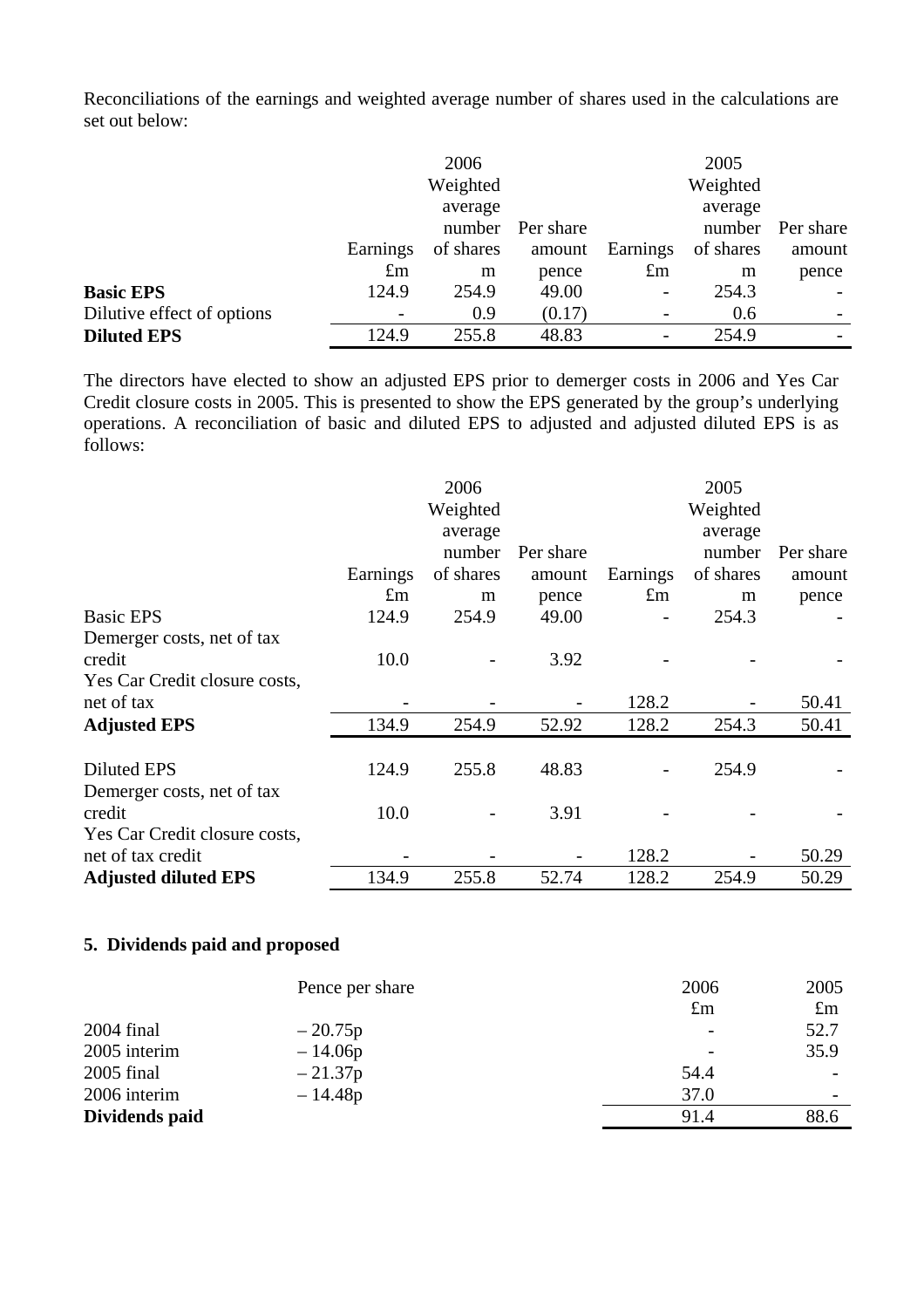The directors are recommending a final dividend in respect of the financial year ended 31 December 2006 of 22.02p per share which will amount to a dividend payment of £56.4m. If approved by the shareholders at the annual general meeting on 16 May 2007, this dividend will be paid on 25 May 2007 to shareholders who are on the register of members at 6 April 2007. This dividend is not reflected in the balance sheet as at 31 December 2006 as it is subject to shareholder approval.

#### **6. Goodwill**

|                                         | 2006        | 2005        |
|-----------------------------------------|-------------|-------------|
|                                         | $\pounds$ m | $\pounds$ m |
| Cost                                    |             |             |
| At 1 January                            | 94.1        | 87.8        |
| <b>Additions</b>                        |             | 6.3         |
| At 31 December                          | 94.1        | 94.1        |
| <b>Accumulated impairment losses</b>    |             |             |
| At 1 January                            | 91.0        |             |
| Impairment on closure of Yes Car Credit |             | 91.0        |
| At 31 December                          | 91.0        | 91.0        |
| Net book value at 31 December           | 3.1         | 3.1         |

The increase of £6.3m in goodwill during 2005 reflected the final settlement of the contingent consideration of £19.1m in respect of the acquisition of Yes Car Credit in 2002.

Following the decision of the directors to close the Yes Car Credit operation on 14 December 2005, the whole of the goodwill in respect of that acquisition, amounting to £91.0m, was impaired in the year ended 31 December 2005.

The remaining balance on goodwill, amounting to £3.1m, relates to the acquisition of N&N Cheque Encashment Limited in 2001.

#### **7. Amounts receivable from customers**

|                             | 2006        | 2005        |
|-----------------------------|-------------|-------------|
|                             | $\pounds$ m | $\pounds$ m |
| UK home credit              | 695.6       | 649.9       |
| Vanquis Bank                | 97.5        | 60.0        |
| Yes Car Credit              | 108.6       | 235.3       |
| Total UK operations         | 901.7       | 945.2       |
| International               | 331.0       | 328.7       |
| <b>Total group</b>          | 1,232.7     | 1,273.9     |
| Analysed as:                |             |             |
| - due within one year       | 1,103.2     | 952.8       |
| - due in more than one year | 129.5       | 321.1       |
|                             | 1,232.7     | 1,273.9     |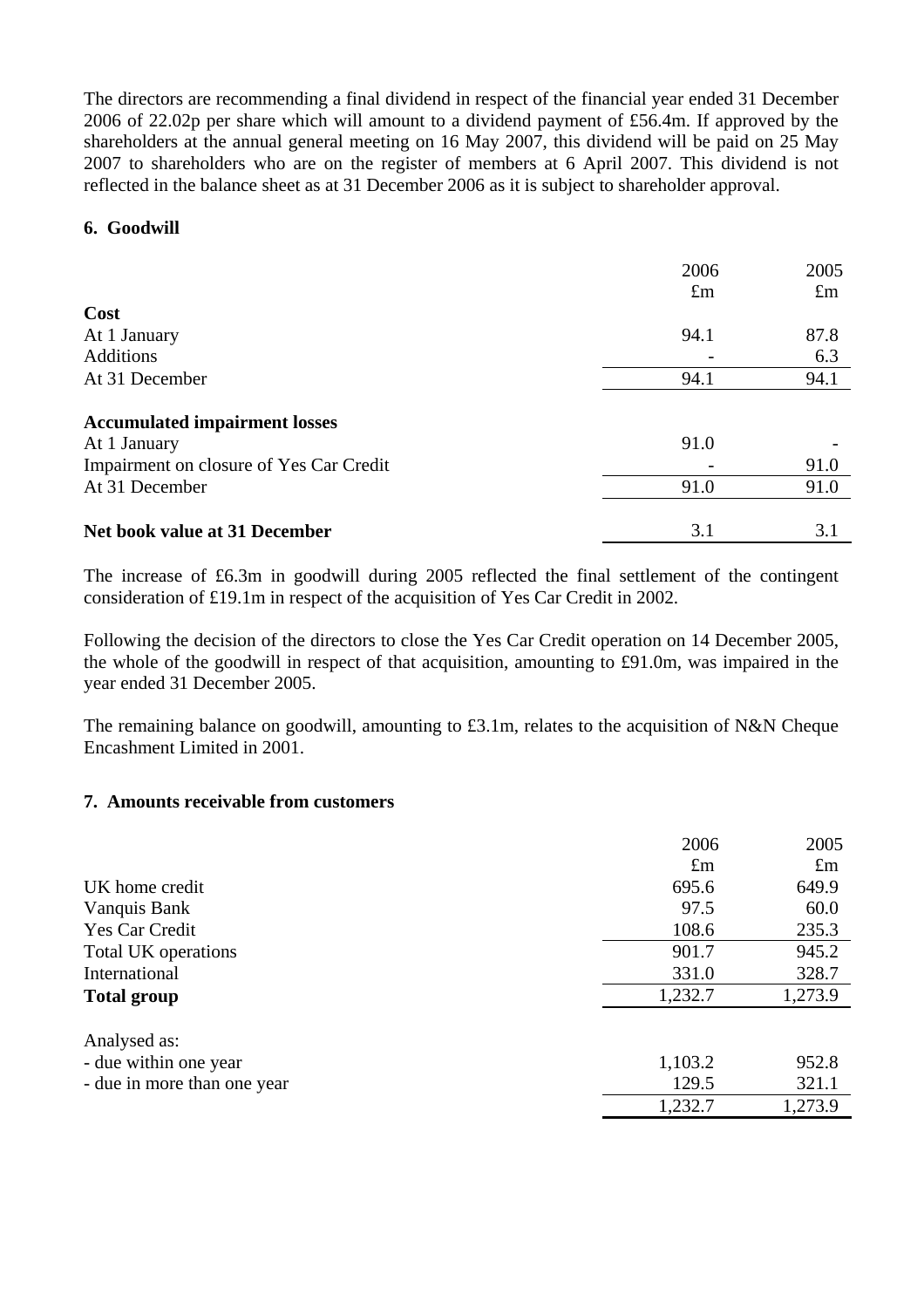The impairment charge in respect of amounts receivable from customers reflected within operating costs can be analysed as follows:

|                     | 2006        | 2005        |
|---------------------|-------------|-------------|
|                     | $\pounds$ m | $\pounds$ m |
| UK home credit      | 178.8       | 171.8       |
| Vanquis Bank        | 19.4        | 12.4        |
| Yes Car Credit      | 22.6        | 36.8        |
| Total UK operations | 220.8       | 221.0       |
| International       | 103.1       | 132.4       |
| <b>Total group</b>  | 323.9       | 353.4       |
|                     |             |             |

In 2005, the Yes Car Credit impairment charge excludes £14.4m of additional impairment which arose as a result of the expected deterioration in collections performance following the closure of the business.

#### **8. Insurance accruals and deferred income**

|                                       | 2006        | 2005        |
|---------------------------------------|-------------|-------------|
|                                       | $\pounds$ m | $\pounds$ m |
| Provision for unpaid insurance claims | 248.6       | 284.0       |
| Unearned insurance premiums           | 79.5        | 74.8        |
| Other deferred income                 | 0.2         | 0.4         |
|                                       | 328.3       | 359.2       |

The profit before tax of motor insurance includes £42.7m (2005 £24.9m) in respect of the release of provisions for prior year claims.

#### **9. Provisions**

|                                     | Onerous     |               |             |
|-------------------------------------|-------------|---------------|-------------|
|                                     | property    | Restructuring |             |
|                                     | obligations | provision     | Total       |
|                                     | $\pounds$ m | $\pounds$ m   | $\pounds$ m |
| At 1 January 2006                   | 14.9        | 9.8           | 24.7        |
| Utilised in the year                | (13.1)      | (9.8)         | (22.9)      |
| At 31 December 2006                 | 1.8         |               | 1.8         |
|                                     |             |               |             |
| Included in current liabilities     |             |               | 1.8         |
| Included in non-current liabilities |             |               |             |
|                                     |             |               | 1.8         |

The onerous property obligation provision was created on closure of Yes Car Credit and related to the estimated costs of exiting the Yes Car Credit property portfolio. The provision was calculated by taking into account the full lease term, any sublet income that was recoverable and the potential for lease assignment. During the year, 26 properties were disposed of at a total cost of £13.1m. The £1.8m provision as at 31 December 2006 relates to the anticipated disposal costs of the remaining four properties.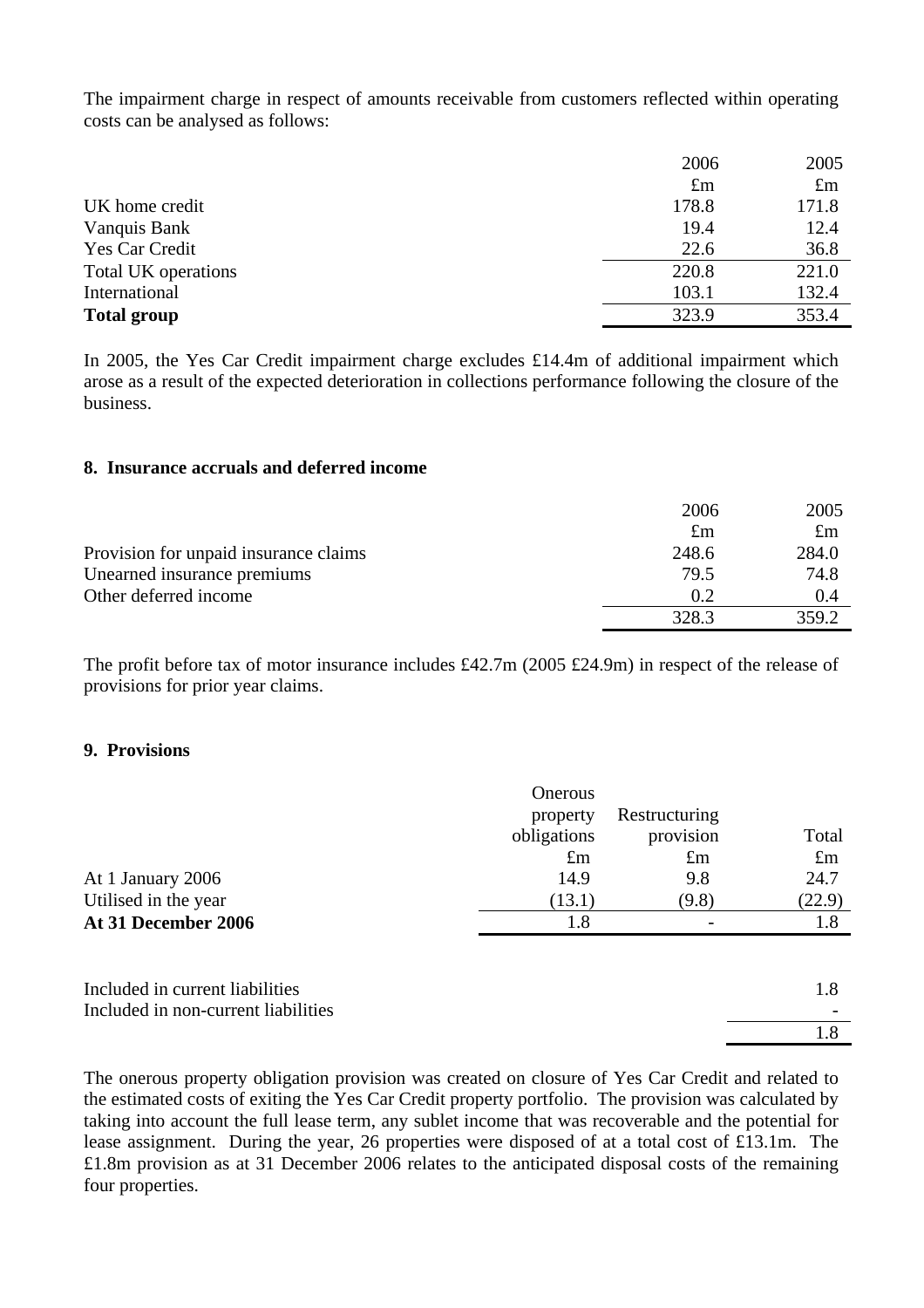The restructuring provision related to redundancy and other people related costs following the announcement of the closure of Yes Car Credit on 14 December 2005. The provision covered the redundancy cost of approximately 820 employees. £0.3m of the provision was utilised in 2005 with the remainder, amounting to £9.8m, being fully utilised during 2006.

## **10. Retirement benefit asset/obligations**

The group operates a number of UK based pension schemes. The two major defined benefit schemes are the Provident Financial Senior Pension Scheme ('the senior pension scheme') and the Provident Financial Staff Pension Scheme ('the staff pension scheme'). The schemes cover 78% of employees with company provided pension arrangements and are of the funded, defined benefit type providing retirement benefits based on final salary. The assets of the schemes are held in separate, trustee administered funds. Following a full group review of pension scheme arrangements during 2005, from 1 April 2006 members were provided with a choice of paying higher member contributions to continue accruing benefits based on final salary or paying a lower member contribution and accruing benefits based on a percentage of salary which would be revalued each year.

The most recent actuarial valuations of plan assets and the present value of the defined benefit obligation were carried out at 1 June 2006 by a qualified independent actuary. The valuation used for the purposes of IAS 19 has been based on the preliminary results of these valuations which have been updated by the actuary to take account of the requirements of IAS 19 in order to assess the liabilities of the scheme at 31 December 2006. Scheme assets are stated at fair value at 31 December 2006.

The major assumptions used by the actuary were:

|                                          |                              | 2006          | 2005 |
|------------------------------------------|------------------------------|---------------|------|
|                                          |                              | $\frac{0}{0}$ | $\%$ |
| Price inflation                          |                              | 3.10          | 2.80 |
| Rate of increase in pensionable salaries |                              | 4.68          | 4.38 |
| Rate of increase to pensions in payment  |                              | 3.10          | 2.80 |
| Discount rate                            |                              | 5.10          | 4.80 |
| Long term rate of return                 | $-$ Equities                 | 7.85          | 7.85 |
|                                          | $-$ Bonds                    | 5.10          | 4.10 |
|                                          | - Index-linked gilts         | 4.50          | 4.10 |
|                                          | $-$ Other                    | 5.25          | 4.50 |
|                                          | - Overall (weighted average) | 6.62          | 6.74 |

The mortality assumptions used in the valuation of the defined benefit pension schemes are based on the mortality experience of insured pension schemes and allow for future improvements in life expectancy. For members of the staff scheme it is assumed that members who retire in the future at age 65 will live on average for a further 21 years if they are male and for a further 24 years if they are female. For members of the senior scheme it is assumed that members who retire in the future at age 60 will live on average for a further 29 years if they are male and for a further 32 years if they are female. If assumed life expectancies had been one year greater for both schemes, the charge to the group income statement would have increased by approximately £0.4m and the defined benefit obligation would have increased by approximately £20.0m.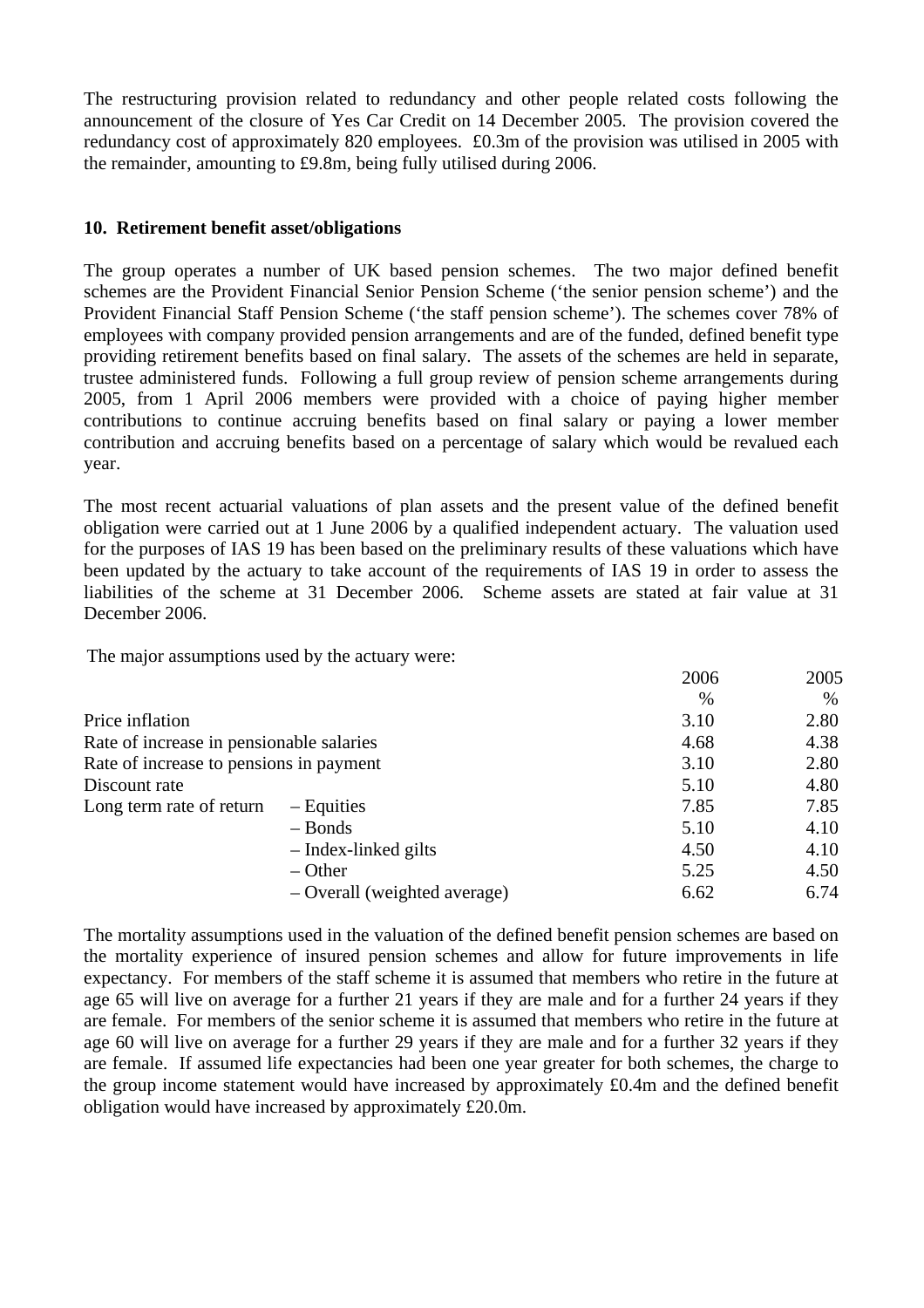The amounts recognised in the balance sheet are determined as follows:

|                                                       | 2006        | 2005        |
|-------------------------------------------------------|-------------|-------------|
|                                                       | $\pounds$ m | $\pounds$ m |
| Equities                                              | 254.5       | 226.9       |
| <b>Bonds</b>                                          | 22.1        | 21.9        |
| Index-linked gilts                                    | 21.8        | 21.2        |
| Other                                                 | 169.5       | 61.1        |
| Total fair value of scheme assets                     | 467.9       | 331.1       |
| Present value of funded defined benefit obligations   | (459.0)     | (436.7)     |
| Net asset/(liability) recognised in the balance sheet | 8.9         | (105.6)     |

The amounts recognised in the income statement are as follows:

|                                                         | 2006        | 2005        |
|---------------------------------------------------------|-------------|-------------|
|                                                         | $\pounds$ m | $\pounds$ m |
| Current service cost                                    | (7.6)       | (7.2)       |
| Interest cost                                           | (21.0)      | (19.6)      |
| Expected return on scheme assets                        | 27.5        | 16.7        |
| Past service credit                                     | 2.2         |             |
| Curtailment credit                                      | 4.4         |             |
| Net credit/(expense) recognised in the income statement | 5.5         | 10.1)       |

The net credit/(expense) recognised in the income statement has been included within administrative expenses.

From 5 April 2006, changes to the rules of the pension schemes and to the tax applying to pension scheme benefits has meant that in most cases members of the pension schemes will be able to take a larger proportion of their benefits in the form of a cash lump sum at retirement. Due to the terms under which members' pensions are converted into cash lump sums, these changes have led to a £2.2m past service saving relating to deferred members of the pension schemes and a £4.4m curtailment saving relating to active members of the pension schemes.

Movements in the fair value of scheme assets were as follows:

|                                            | 2006        | 2005        |
|--------------------------------------------|-------------|-------------|
|                                            | $\pounds$ m | $\pounds$ m |
| Fair value of scheme assets at 1 January   | 331.1       | 231.4       |
| Expected return on assets                  | 27.5        | 16.7        |
| Actuarial gains on scheme assets           | 7.1         | 30.3        |
| Contributions by the group                 | 109.3       | 54.4        |
| Contributions paid by scheme participants  | 3.5         | 3.8         |
| Net benefits paid out                      | (10.6)      | (5.5)       |
| Fair value of scheme assets at 31 December | 467.9       | 331.1       |

During 2005, the group made additional special contributions of £13.0m in May 2005 and £31.0m in December 2005. The group made a further additional special contribution of £102.2m in January 2006 in order to ensure that the defined benefit pension schemes were fully funded based on the June 2005 deficit position. The increase in the group's interest payable after funding the deficit is broadly offset by a reduction in the IAS 19 pension charge to the group's income statement.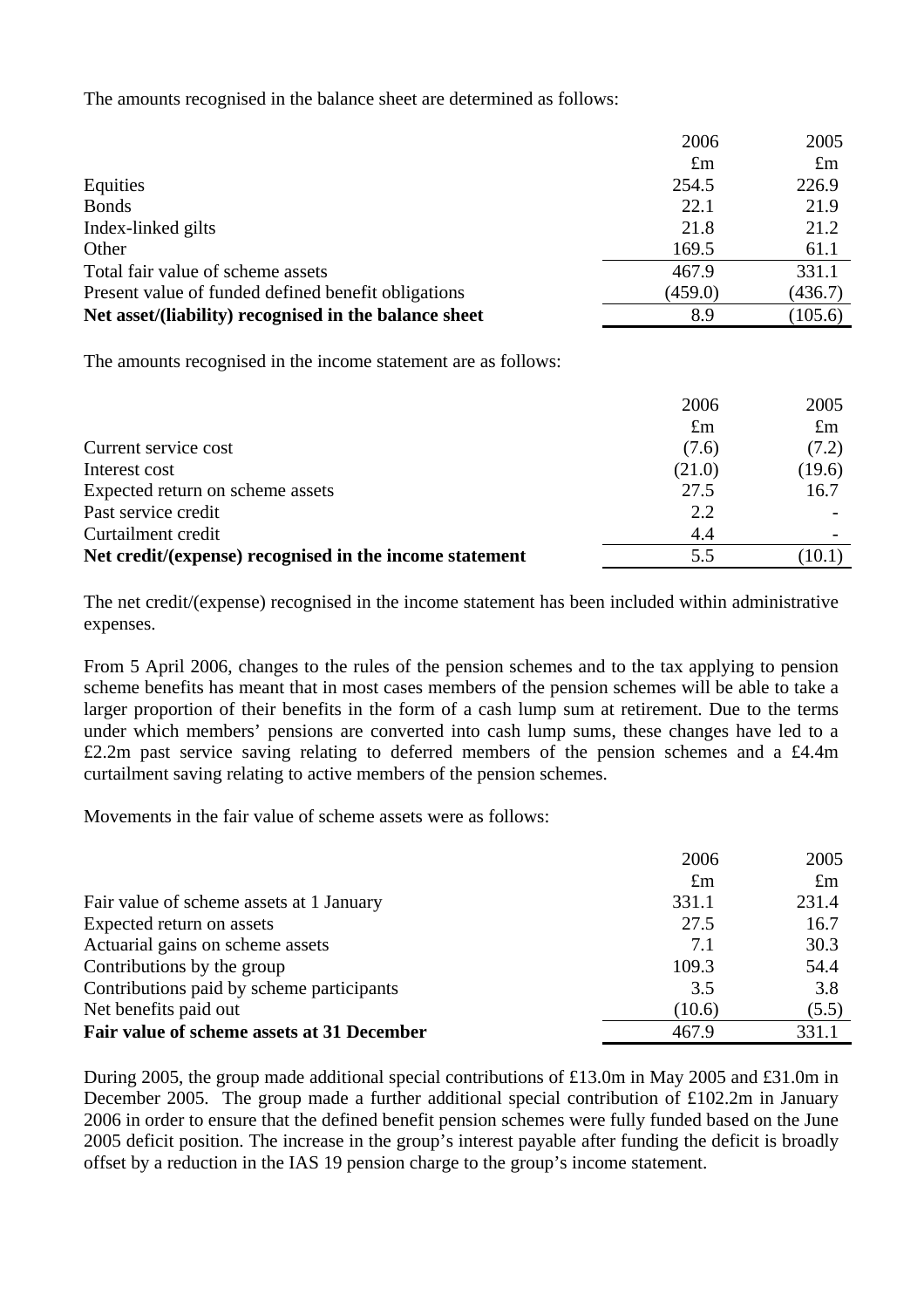Movements in the present value of the defined benefit obligation were as follows:

|                                           | 2006        | 2005        |
|-------------------------------------------|-------------|-------------|
|                                           | $\pounds$ m | $\pounds$ m |
| Defined benefit obligation at 1 January   | (436.7)     | (361.2)     |
| Current service cost                      | (7.6)       | (7.2)       |
| Interest cost                             | (21.0)      | (19.6)      |
| Past service credit                       | 2.2         |             |
| Curtailment credit                        | 4.4         |             |
| Contributions paid by scheme participants | (3.5)       | (3.8)       |
| Actuarial losses on scheme liabilities    | (7.4)       | (50.4)      |
| Net benefits paid out                     | 10.6        | 5.5         |
| Defined benefit obligation at 31 December | (459.0)     | (436.7)     |

An analysis of amounts recognised in the SORIE is as follows:

|                                                | 2006        | 2005        |
|------------------------------------------------|-------------|-------------|
|                                                | $\pounds$ m | $\pounds$ m |
| Actuarial gains on scheme assets               | 71          | 30.3        |
| Actuarial losses on scheme liabilities         | (7.4)       | (50.4)      |
| Total loss recognised in the SORIE in the year | (0.3)       | (20.1       |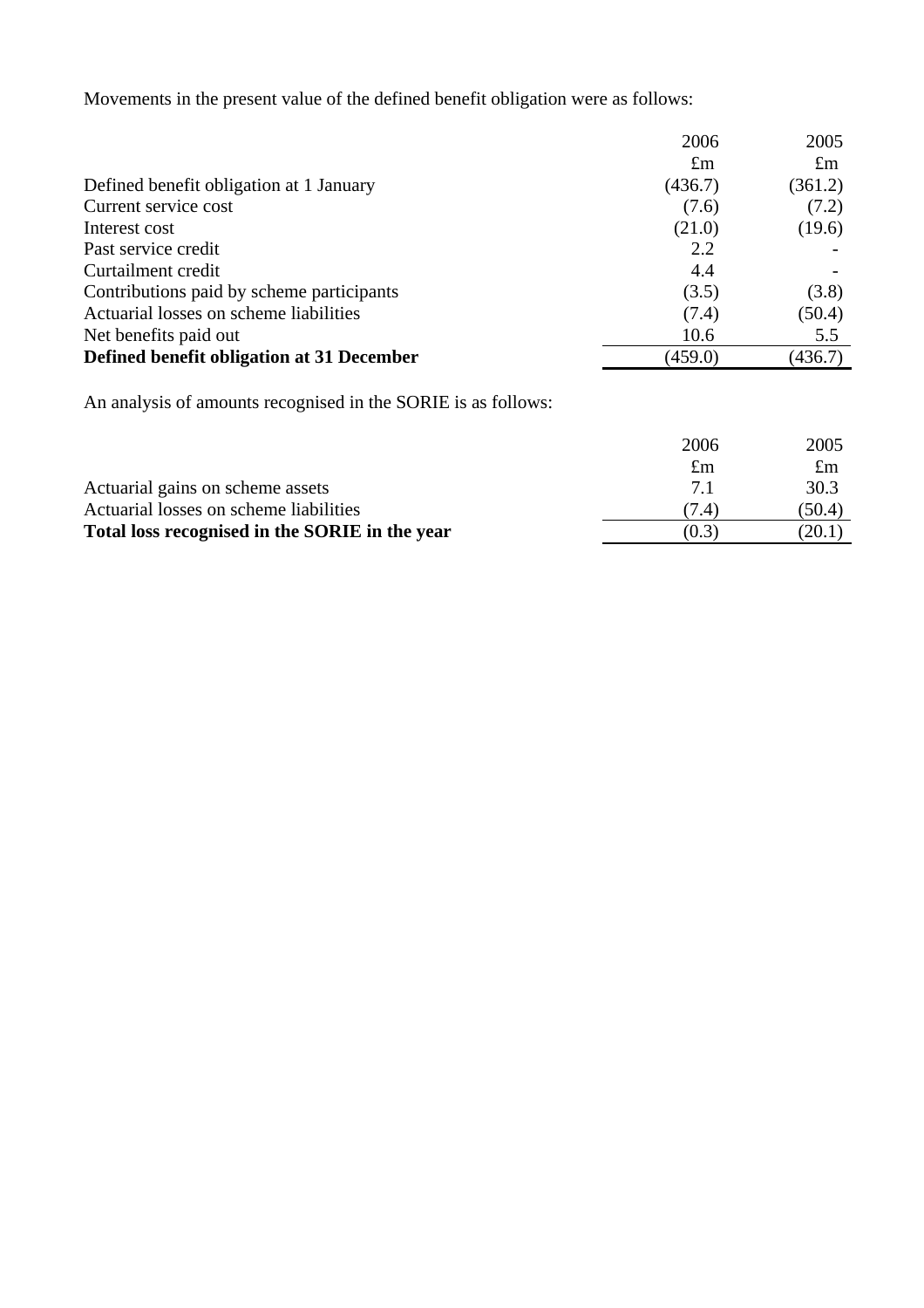# **11. Consolidated statement of changes in shareholders' equity**

|                                                | Attributable to equity shareholders of the company |                          |               |             |             |
|------------------------------------------------|----------------------------------------------------|--------------------------|---------------|-------------|-------------|
|                                                | Called-up                                          | Share                    |               |             |             |
|                                                | share                                              | premium                  | Other         | Retained    |             |
|                                                | capital                                            | account                  | reserves      | earnings    | Total       |
|                                                | $\pounds$ m                                        | $\pounds$ m              | $\pounds$ m   | $\pounds$ m | $\pounds$ m |
| <b>Balance at 1 January 2005</b>               | 26.4                                               | 105.5                    | 2.4           | 280.4       | 414.7       |
| Exchange gains on foreign currency             |                                                    |                          |               |             |             |
| translations                                   |                                                    |                          | 2.7           |             | 2.7         |
| Net fair value losses - cash flow hedges       |                                                    |                          | (5.0)         |             | (5.0)       |
| Actuarial losses on retirement benefit         |                                                    |                          |               |             |             |
| obligations                                    |                                                    |                          |               | (20.1)      | (20.1)      |
| Tax credit on items taken directly to equity   |                                                    |                          | 1.5           | 6.0         | 7.5         |
| Net expense recognised directly in equity      |                                                    |                          | (0.8)         | (14.1)      | (14.9)      |
| Profit for the period                          |                                                    |                          |               |             |             |
| Total recognised expense for the period        | $\overline{a}$                                     |                          | (0.8)         | (14.1)      | (14.9)      |
| Increase in share capital                      | 0.1                                                |                          |               |             | 0.1         |
| Increase in share premium account              |                                                    | 2.2                      |               |             | 2.2         |
| Movement in treasury shares                    |                                                    |                          | 0.7           |             | 0.7         |
| Share-based payment charge                     |                                                    |                          | 3.2           |             | 3.2         |
| Dividends                                      |                                                    |                          | $\frac{1}{2}$ | (88.6)      | (88.6)      |
| <b>Balance at 31 December 2005</b>             | 26.5                                               | 107.7                    | 5.5           | 177.7       | 317.4       |
| <b>Balance at 1 January 2006</b>               | 26.5                                               | 107.7                    | 5.5           | 177.7       | 317.4       |
| Exchange losses on foreign currency            |                                                    |                          |               |             |             |
| translations                                   |                                                    |                          | (0.2)         |             | (0.2)       |
| Net fair value gains – cash flow hedges        |                                                    |                          | 0.2           |             | 0.2         |
| Actuarial losses on retirement benefit         |                                                    |                          |               |             |             |
| asset/obligations                              |                                                    |                          |               | (0.3)       | (0.3)       |
| Tax (charge)/credit on items taken directly to |                                                    |                          |               |             |             |
| equity                                         | $\overline{\phantom{a}}$                           | $\overline{\phantom{0}}$ | (0.2)         | 0.1         | (0.1)       |
| Net expense recognised directly in equity      | $\overline{a}$                                     | $\overline{\phantom{a}}$ | (0.2)         | (0.2)       | (0.4)       |
| Profit for the period                          |                                                    |                          |               | 124.9       | 124.9       |
| Total recognised (expense)/income for the      |                                                    |                          |               |             |             |
| period                                         |                                                    |                          | (0.2)         | 124.7       | 124.5       |
| Increase in share premium account              |                                                    | 3.1                      |               |             | 3.1         |
| Movement in treasury shares                    |                                                    |                          | 2.3           |             | 2.3         |
| Share-based payment credit                     |                                                    |                          | (1.9)         |             | (1.9)       |
| Dividends                                      |                                                    |                          |               | (91.4)      | (91.4)      |
| <b>Balance at 31 December 2006</b>             | 26.5                                               | 110.8                    | 5.7           | 211.0       | 354.0       |